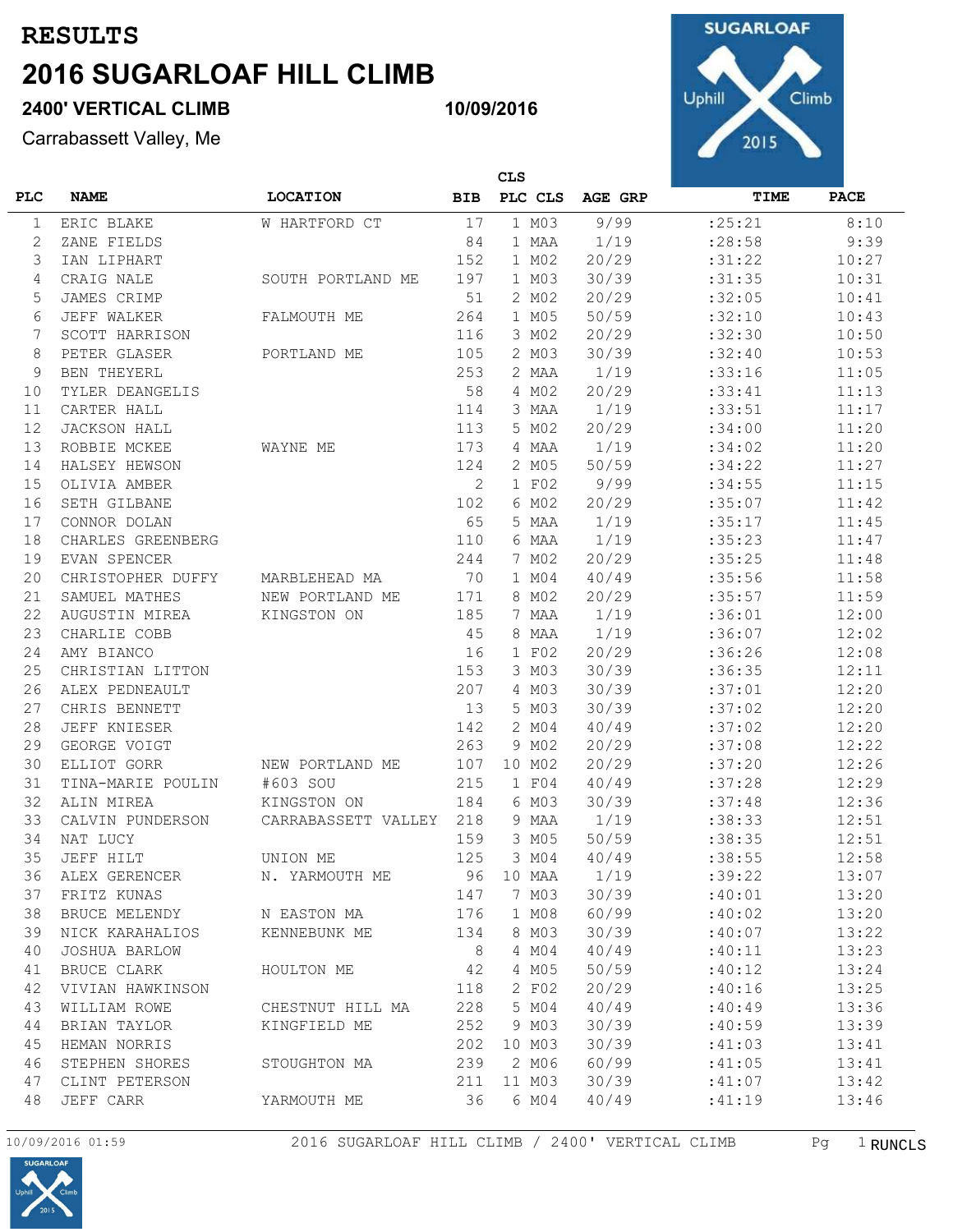# **2400' VERTICAL CLIMB**

Carrabassett Valley, Me



|            | <b>CLS</b>            |                     |              |         |         |         |             |
|------------|-----------------------|---------------------|--------------|---------|---------|---------|-------------|
| <b>PLC</b> | <b>NAME</b>           | <b>LOCATION</b>     | <b>BIB</b>   | PLC CLS | AGE GRP | TIME    | <b>PACE</b> |
| 49         | ERIC MICHAUD          | BANGOR ME           | 181          | 7 MO4   | 40/49   | :41:24  | 13:48       |
| 50         | KATE PUNDERSON        | CARRABASSETT VALLEY | 217          | 2 F04   | 40/49   | :41:31  | 13:50       |
| 51         | SKYLAR TUPPER         |                     | 258          | 1 FOF   | 1/19    | :41:35  | 13:51       |
| 52         | MARIE-CHRISTINE EMOND |                     | 78           | 1 F03   | 30/39   | :41:45  | 13:55       |
| 53         | BRIAN ABBOTT          |                     | $\mathbf{1}$ | 8 MO4   | 40/49   | : 41:58 | 13:59       |
| 54         | ABRAHM GEISSINGER     | JAY ME              | 94           | 11 MAA  | 1/19    | :42:17  | 14:05       |
| 55         | <b>SCOTT EATON</b>    | KENNEBUNK ME        | 73           | 11 M02  | 20/29   | :42:20  | 14:06       |
| 56         | DANA REYNOLDS         | WAYNE ME            | 226          | 2 F0F   | 1/19    | :42:27  | 14:09       |
| 57         | TIM GERENCER          |                     | 95           | 5 M05   | 50/59   | :42:35  | 14:11       |
| 58         | LILLIAN NAIMIE        |                     | 195          | 3 FOF   | 1/19    | :42:38  | 14:12       |
| 59         | GEOFFREY BERGMARK     |                     | 15           | 12 M03  | 30/39   | :42:46  | 14:15       |
| 60         | PATRICK WELCH         | READFIELD ME        | 269          | 9 MO4   | 40/49   | :42:47  | 14:15       |
| 61         | CHRIS NAIMIE          | WILMOT NH           | 196          | 6 M05   | 50/59   | :42:48  | 14:16       |
| 62         | TERESA STRINGER       | SCARBOROUGH ME      | 247          | 3 F04   | 40/49   | :42:48  | 14:16       |
| 63         | JULIA LAZZARONI       |                     | 150          | 4 FOF   | 1/19    | :42:51  | 14:17       |
| 64         | BEN GEISSINGER        | JAY ME              | 93           | 10 MO4  | 40/49   | :42:57  | 14:19       |
| 65         | LENA MARTIN           |                     | 170          | 5 FOF   | 1/19    | :43:02  | 14:20       |
| 66         | ANNIKA MARTELL        |                     | 169          | 6 F0F   | 1/19    | :43:07  | 14:22       |
| 67         | SCOTT CROCKETT        | RAYMOND ME          | 52           | 7 M05   | 50/59   | :43:11  | 14:23       |
| 68         | KATHERINE CHENAIL     |                     | 40           | 3 F02   | 20/29   | :43:20  | 14:26       |
| 69         | <b>DUSTIN MOYER</b>   |                     | 192          | 13 M03  | 30/39   | :43:25  | 14:28       |
| 70         | LILY WELCH            | READFIELD ME        | 270          | 7 F0F   | 1/19    | :43:37  | 14:32       |
| 71         | SUJIN PARK            |                     | 206          | 4 F02   | 20/29   | :43:57  | 14:39       |
| 72         | APRIL BATEMAN         | FALMOUTH ME         | 12           | 2 F03   | 30/39   | :44:00  | 14:40       |
| 73         | LORI MOSES            |                     | 190          | 4 F04   | 40/49   | :44:06  | 14:42       |
| 74         | MATTHEW BOWN          | NORTH ANSON ME      | 23           | 11 M04  | 40/49   | :44:10  | 14:43       |
| 75         | LAURIE RAY NOBILSKI   |                     | 201          | 3 F03   | 30/39   | :44:19  | 14:46       |
| 76         | <b>JUDY PLANTE</b>    |                     | 213          | 5 F02   | 20/29   | :44:20  | 14:46       |
| 77         | MEG YODER             |                     | 273          | 6 F02   | 20/29   | :44:26  | 14:48       |
| 78         | AARON PUDLO           |                     | 216          | 12 M04  | 40/49   | :44:56  | 14:58       |
| 79         | NICK TYMOCZKO         |                     | 259          | 14 M03  | 30/39   | :45:01  | 15:00       |
| 80         | ADAM SULLIVAN         | PORTLAND ME         | 249          | 12 M02  | 20/29   | :45:10  | 15:03       |
| 81         | AMANDA FRANKEL        |                     | 87           | 7 F02   | 20/29   | :45:14  | 15:04       |
| 82         | GEORGE ROWE           | CHESTNUT HILL MA    | 229          | 12 MAA  | 1/19    | :45:28  | 15:09       |
| 83         | KARLA SEVEY-DUGAS     |                     | 238          | 1 F05   | 50/59   | : 45:31 | 15:10       |
| 84         | BRIAN KEEZER          | WINTHROP ME         | 135          | 13 MO4  | 40/49   | :45:38  | 15:12       |
| 85         | AMY BOWN              | NORTH ANSON ME      | 22           | 5 F04   | 40/49   | :45:41  | 15:13       |
| 86         | CAROLINE WELCH        | READFIELD ME        | 271          | 8 F0F   | 1/19    | :45:43  | 15:14       |
| 87         | AMANDA MCMORROW       |                     | 175          | 4 F03   | 30/39   | :45:53  | 15:17       |
| 88         | DAVE COTA             | CARRABASSETT VALLEY | 49           | 3 MO6   | 60/99   | :45:55  | 15:18       |
| 89         | MARK LOWENSTEIN       |                     | 157          | 8 M05   | 50/59   | :45:57  | 15:19       |
| 90         | AMY BRUCE             |                     | 26           | 8 F02   | 20/29   | :45:58  | 15:19       |
| 91         | ALEX WULFF            |                     | 272          | 13 MO2  | 20/29   | :45:59  | 15:19       |
| 92         | BECKA LANCASTER       |                     | 149          | 6 F04   | 40/49   | :46:08  | 15:22       |
| 93         | GORD JACKSON          | OTTAWA ON           | 131          | 15 M03  | 30/39   | :46:14  | 15:24       |
| 94         | CJ BEST               | OTTAWA CAN          | 275          | 9 F02   | 20/29   | :46:15  | 15:25       |
| 95         | MARIANNE LUCY         |                     | 160          | 2 F05   | 50/59   | :46:32  | 15:30       |
| 96         | JEFFREY DELISLE       | AUGUSTA ME          | 60           | 14 MO4  | 40/49   | :46:50  | 15:36       |
|            |                       |                     |              |         |         |         |             |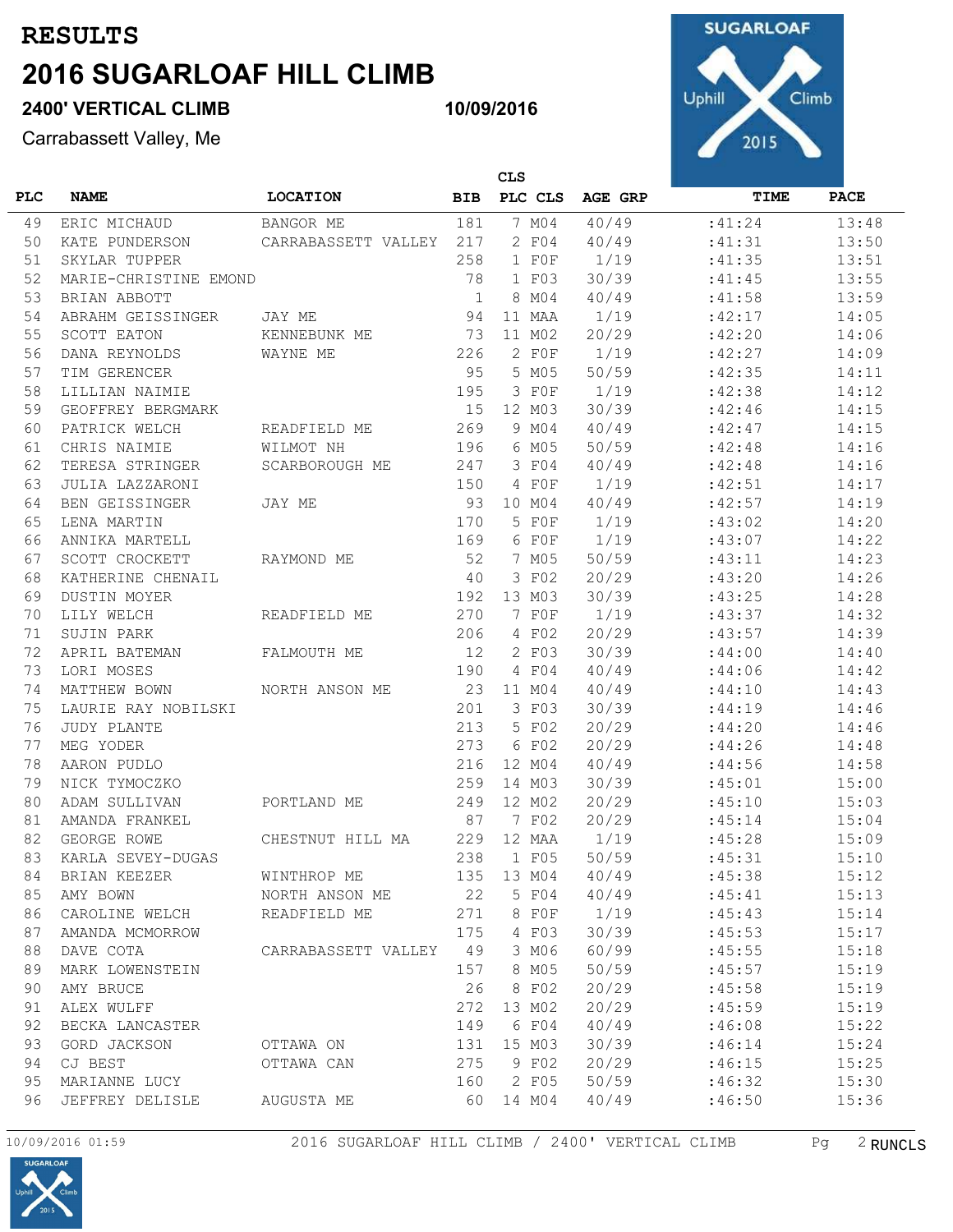# **2400' VERTICAL CLIMB**

Carrabassett Valley, Me



|            |                      |                     |            | <b>CLS</b> |         |        |             |  |
|------------|----------------------|---------------------|------------|------------|---------|--------|-------------|--|
| <b>PLC</b> | <b>NAME</b>          | <b>LOCATION</b>     | <b>BIB</b> | PLC CLS    | AGE GRP | TIME   | <b>PACE</b> |  |
| 97         | ALEXANDRE DOYON      |                     | 66         | 14 M02     | 20/29   | :46:53 | 15:37       |  |
| 98         | CHRISTOPHER MOSHER   |                     | 191        | 15 M04     | 40/49   | :47:04 | 15:41       |  |
| 99         | TRISTAN PETERSEN     |                     | 210        | 16 M03     | 30/39   | :47:10 | 15:43       |  |
| 100        | SANDY HERMANN        | NEWBURY MA          | 123        | 7 F04      | 40/49   | :47:22 | 15:47       |  |
| 101        | ANNA RAMSEY          |                     | 221        | 10 F02     | 20/29   | :47:24 | 15:48       |  |
| 102        | MARY LOU LOWRIE      | NEW GLOUCESTER ME   | 158        | 1 F06      | 60/99   | :47:36 | 15:52       |  |
| 103        | DAKOTA DESCHENEAUX   |                     | 63         | 15 MO2     | 20/29   | :47:47 | 15:55       |  |
|            | <b>DESCHENEAUX</b>   |                     |            |            |         |        |             |  |
| 104        | <b>JEN CARR</b>      | YARMOUTH ME         | 37         | 8 F04      | 40/49   | :47:54 | 15:58       |  |
| 105        | TOM SMITH            | МE                  | 241        | 16 M04     | 40/49   | :48:01 | 16:00       |  |
| 106        | KYLE MCMORROW        |                     | 174        | 17 M03     | 30/39   | :48:06 | 16:02       |  |
| 107        | KATE GPUPEE          |                     | 108        | 5 F03      | 30/39   | :48:14 | 16:04       |  |
| 108        | HILARY HALL          |                     | 112        | 6 F03      | 30/39   | :48:17 | 16:05       |  |
| 109        | DEBORAH MERRILL      |                     | 180        | 2 F06      | 60/99   | :48:33 | 16:11       |  |
| 110        | BETSY CROWELL        | DENNIS MA           | 53         | 9 F04      | 40/49   | :48:34 | 16:11       |  |
| 111        | JODI GILDEA          |                     | 103        | 10 F04     | 40/49   | :48:36 | 16:12       |  |
| 112        | KATHLEEN NEAL        |                     | 198        | 11 F04     | 40/49   | :48:37 | 16:12       |  |
| 113        | DAWSON ARCHER        | CARRABASSETT VALLEY | 6          | 13 MAA     | 1/19    | :48:41 | 16:13       |  |
| 114        | HANNAH MARSHALL      | HUNTINGTON VT       | 279        | 11 F02     | 20/29   | :49:13 | 16:24       |  |
| 115        | <b>JOSH REYNOLDS</b> |                     | 225        | 17 M04     | 40/49   | :49:23 | 16:27       |  |
| 116        | KRIZ STEVENS         |                     | 246        | 7 F03      | 30/39   | :49:24 | 16:28       |  |
| 117        | WILL CROWELL         |                     | 54         | 14 MAA     | 1/19    | :49:37 | 16:32       |  |
| 118        | <b>BRAD CROWELL</b>  |                     | 56         | 9 M05      | 50/59   | :49:39 | 16:33       |  |
| 119        | LISA BERGMARK        | BANGOR ME           | 14         | 8 F03      | 30/39   | :49:41 | 16:33       |  |
| 120        | RUFUS FROST          | CAPE ELIZABETH ME   | 89         | 18 M04     | 40/49   | :49:59 | 16:39       |  |
| 121        | DONNA FRANKEL        |                     | 88         | 3 F05      | 50/59   | :50:00 | 16:40       |  |
| 122        | THEODORE SWETT       |                     | 251        | 16 M02     | 20/29   | :50:17 | 16:45       |  |
| 123        | ANGELE FRICKER       |                     | 278        | 12 1F4     | 40/49   | :50:26 | 16:48       |  |
| 124        | JULIA MICHAUD        | HAMPDEN ME          | 182        | 3 F06      | 60/99   | :50:32 | 16:50       |  |
| 125        | JAMES BERTUCCI       |                     | 280        | 19 MO4     | 40/49   | :50:34 | 16:51       |  |
| 126        | ALEX MORAN           |                     | 188        | 17 M02     | 20/29   | :50:35 | 16:51       |  |
| 127        | MIKE BOUCHER         |                     | 19         | 4 MO6      | 60/99   | :50:43 | 16:54       |  |
| 128        | MAXIME DOYON         |                     | 67         | 18 M02     | 20/29   | :50:45 | 16:55       |  |
| 129        | CASSANDRA JOHNSON    |                     | 132        | 12 F02     | 20/29   | :50:49 | 16:56       |  |
| 130        | <b>JOEL FERNALD</b>  | SOUTH CHINA ME      | 83         | 18 M03     | 30/39   | :50:58 | 16:59       |  |
| 131        | ANNETTE GIBBS        | JACKMAN ME          | 100        | 4 F05      | 50/59   | :51:00 | 17:00       |  |
| 132        | SCOTT BOSSE          |                     | 18         | 19 MO3     | 30/39   | :51:21 | 17:07       |  |
| 133        | JESSICA SALFI        | HAMPDEN ME          | 232        | 13 F04     | 40/49   | :51:39 | 17:13       |  |
| 134        | KENT SALFI           | HAMPDEN ME          | 233        | 20 MO4     | 40/49   | :51:40 | 17:13       |  |
| 135        | RACHAEL EMERSON      | HAMPDEN ME          | 76         | 14 F04     | 40/49   | :51:55 | 17:18       |  |
| 136        | JASON MARIBITO       | SCARBOROUGH ME      | 165        | 21 M04     | 40/49   | :52:11 | 17:23       |  |
| 137        | SHANNON MONAHAN      | STRONG ME           | 186        | 9 F03      | 30/39   | :52:12 | 17:24       |  |
| 138        | SAM MONAHAN          | STRONG ME           | 187        | 20 M03     | 30/39   | :52:14 | 17:24       |  |
| 139        | TOM BARROWS          | WINTHROP ME         | 9          | 10 M05     | 50/59   | :52:19 | 17:26       |  |
| 140        | TINKER MICKALIDE     | LITCHFIELD ME       | 183        | 5 F05      | 50/59   | :52:27 | 17:29       |  |
| 141        | JEFF BURKE           |                     | 28         | 21 M03     | 30/39   | :52:32 | 17:30       |  |
| 142        | PATRICK HOLLAND      | BRUNSWICK ME        | 126        | 22 M04     | 40/49   | :52:35 | 17:31       |  |
| 143        | BRIAN ROBERGE        |                     | 227        | 11 M05     | 50/59   | :52:39 | 17:33       |  |



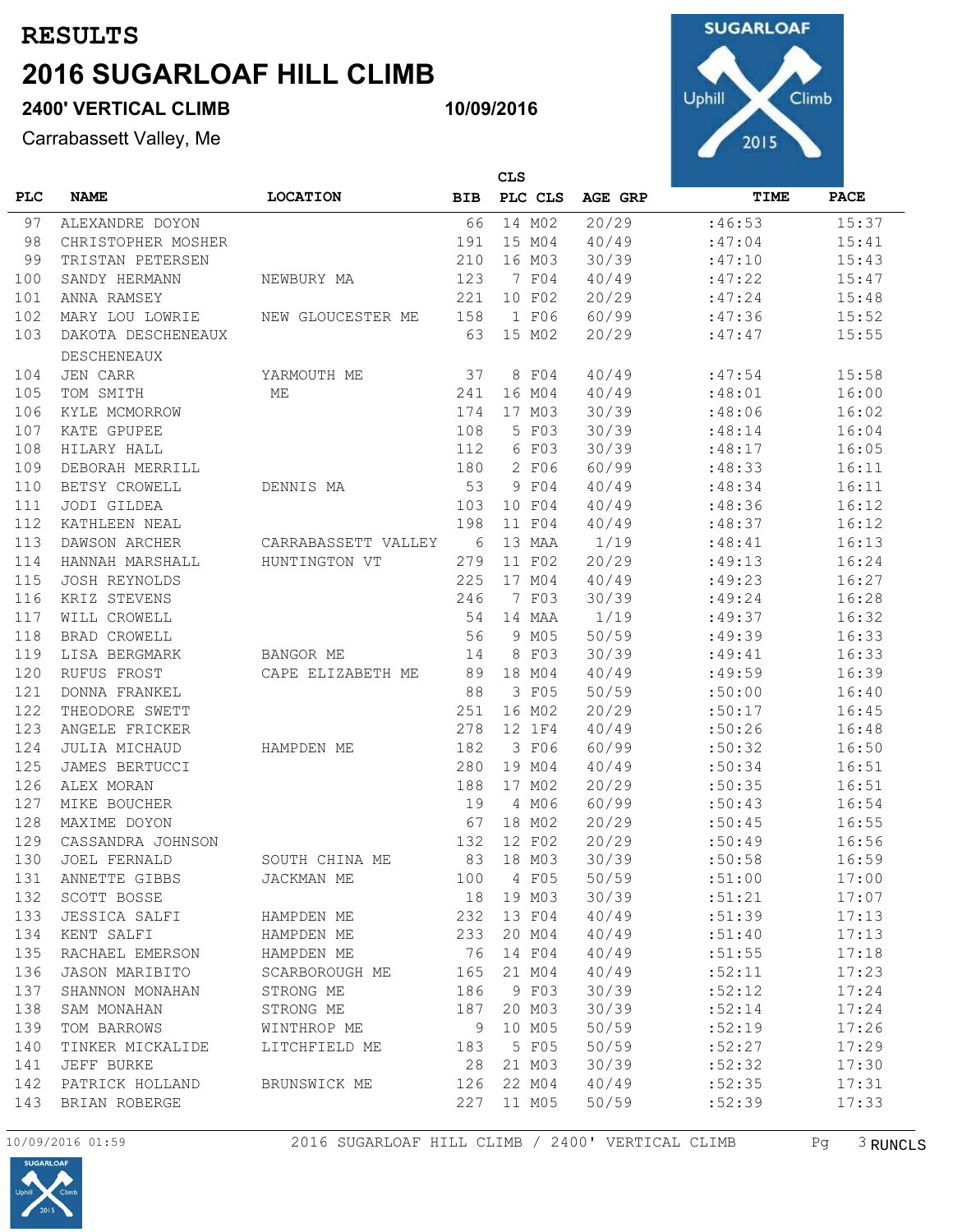# **2400' VERTICAL CLIMB**

Carrabassett Valley, Me



|            | CLS                 |                       |            |          |         |         |             |
|------------|---------------------|-----------------------|------------|----------|---------|---------|-------------|
| <b>PLC</b> | <b>NAME</b>         | <b>LOCATION</b>       | <b>BIB</b> | PLC CLS  | AGE GRP | TIME    | <b>PACE</b> |
| 144        | NOAH LYFORD         | <b>SCARBOROUGH ME</b> | 162        | 15 MAA   | 1/19    | :52:41  | 17:33       |
| 145        | BARBARA BUCK        | МE                    | 27         | 6 F05    | 50/59   | :52:43  | 17:34       |
| 146        | DAWN MUGFORD        | SCARBOROUGH ME        | 193        | 15 F04   | 40/49   | :52:45  | 17:35       |
| 147        | CHRIS LYFORD        | SCARBOROUGH ME        | 161        | 23 M04   | 40/49   | :52:47  | 17:35       |
| 148        | CASSIDY STRUNK      |                       | 248        | 9 F0F    | 1/19    | :52:53  | 17:37       |
| 149        | CHARLIE KOENIG      |                       | 144        | 10 FOF   | 1/19    | :52:56  | 17:38       |
| 150        | RYAN HEINDEL        | SUDBURY MA            | 120        | 16 MAA   | 1/19    | :52:57  | 17:39       |
| 151        | ED GERVAIS          |                       | 98         | 17 MAA   | 1/19    | :52:59  | 17:39       |
| 152        | SARA RUSHTON        | OAKLAND ME            | 231        | 16 F04   | 40/49   | :53:18  | 17:46       |
| 153        | <b>JASPER BROWN</b> |                       | 25         | 22 M03   | 30/39   | :53:26  | 17:48       |
| 154        | AINSLEY MCCLACHRIE  |                       | 172        | 13 F02   | 20/29   | :53:33  | 17:51       |
| 155        | TORY GRAY           | FARMINGTON ME         | 109        | 14 F02   | 20/29   | :53:37  | 17:52       |
| 156        | EDIE MERRILL        | FAIRHOPE AL           | 179        | 7 F05    | 50/59   | :53:42  | 17:54       |
| 157        | CHARLES TOMPSON     |                       | 256        | 12 M05   | 50/59   | :54:17  | 18:05       |
| 158        | JAMES CLIFFE        | WOOLWICH ME           | 44         | 24 M04   | 40/49   | :54:23  | 18:07       |
| 159        | ROBERT KERR KERR    |                       | 137        | 13 M05   | 50/59   | :54:41  | 18:13       |
| 160        | HENRY KERR          |                       | 139        | 18 MAA   | 1/19    | :54:43  | 18:14       |
| 161        | JENNIFER WALTERS    | MANCHESTER ME         | 266        | 10 F03   | 30/39   | :55:03  | 18:21       |
| 162        | MICHELLE ARCHER     | CARRABASSETT VALLEY   | 4          | 17 F04   | 40/49   | :55:05  | 18:21       |
| 163        | AMBER BOUCHER       | HOLLAND MA            | 20         | 18 F04   | 40/49   | :55:13  | 18:24       |
| 164        | THOMAS CAMPO        | HOLLAND MA            | 32         | 5 MO6    | 60/99   | :55:14  | 18:24       |
| 165        | MICHELE ARONSON     | LITCHFIELD ME         | 7          | 8<br>F05 | 50/59   | : 55:34 | 18:31       |
| 166        | DARREN COLLINS      | GREENLAND NH          | 46         | 25 M04   | 40/49   | :55:36  | 18:32       |
| 167        | KATHY MARSHALL      | SOUTH HAMILTON MA     | 168        | 9 F05    | 50/59   | :55:57  | 18:39       |
| 168        | SCOTT MARSHALL      | SOUTH HAMILTON MA     | 166        | 14 M05   | 50/59   | :56:00  | 18:40       |
| 169        | ANNA BOUCHER        | PITTSTON ME           | 21         | 11 F03   | 30/39   | :56:09  | 18:43       |
| 170        | KIMBERLY FISH       | WATERVILLE ME         | 85         | 19 F04   | 40/49   | :56:13  | 18:44       |
| 171        | ALICIA LAGRANGE     |                       | 148        | 12 F03   | 30/39   | :56:21  | 18:47       |
| 172        | CHRISTOPHER KNOWLES |                       | 143        | 19 MO2   | 20/29   | :56:23  | 18:47       |
| 173        | CHAD HOLMES         | AMESBURY MA           | 127        | 23 M03   | 30/39   | :56:44  | 18:54       |
| 174        | ERNEST WALKO        |                       | 265        | 24 M03   | 30/39   | :56:45  | 18:55       |
| 175        | MEL MERCHANT        | NEW SHARON ME         | 178        | 13 F03   | 30/39   | :57:00  | 19:00       |
| 176        | STEVE MORSE         | YARMOUTH ME           | 189        | 6 MO6    | 60/99   | :57:39  | 19:13       |
| 177        | GREGORY NEMI        | WILTON ME             | 200        | 15 M05   | 50/59   | :57:41  | 19:13       |
| 178        | LINDSEY JONES       | JEFFERSON ME          | 133        | 14 F03   | 30/39   | :57:46  | 19:15       |
| 179        | DOREEN SWANHOLM     | BOWDOIN ME            | 250        | 10 F05   | 50/59   | :57:48  | 19:16       |
| 180        | WENDY PELLETIER     | SIDNEY ME             | 208        | 20 F04   | 40/49   | :58:14  | 19:24       |
| 181        | KAILEY PELLETIER    | SIDNEY ME             | 209        | 11 FOF   | 1/19    | :58:15  | 19:25       |
| 182        | KARYN ROY           | STANDISH ME           | 230        | 15 F03   | 30/39   | :58:24  | 19:28       |
| 183        | LAURA TYRRELL       | CAPE ELIZABETH ME     | 260        | 4 F06    | 60/99   | :59:09  | 19:43       |
| 184        | TOM DUPONT          | TOPSHAM ME            | 72         | 16 M05   | 50/59   | :59:28  | 19:49       |
| 185        | VALERIE RACINE      | LEWISTON ME           | 220        | 21 F04   | 40/49   | :59:35  | 19:51       |
| 186        | ERIC BURKE          |                       | 29         | 20 MO2   | 20/29   | :59:38  | 19:52       |
| 187        | LISA KOWALKOWSKI    |                       | 145        | 16 F03   | 30/39   | :59:45  | 19:55       |
| 188        | PETER KOWALKOWSKI   |                       | 146        | 25 M03   | 30/39   | :59:48  | 19:56       |
| 189        | ALASTAIR KLIMA      |                       | 141        | 21 M02   | 20/29   | :59:59  | 19:59       |
| 190        | BRIAN ARCHER        |                       | 5          | 26 M03   | 30/39   | 1:00:03 | 20:01       |
| 191        | MELISSA EMMONS      |                       | 77         | 17 F03   | 30/39   | 1:00:06 | 20:02       |

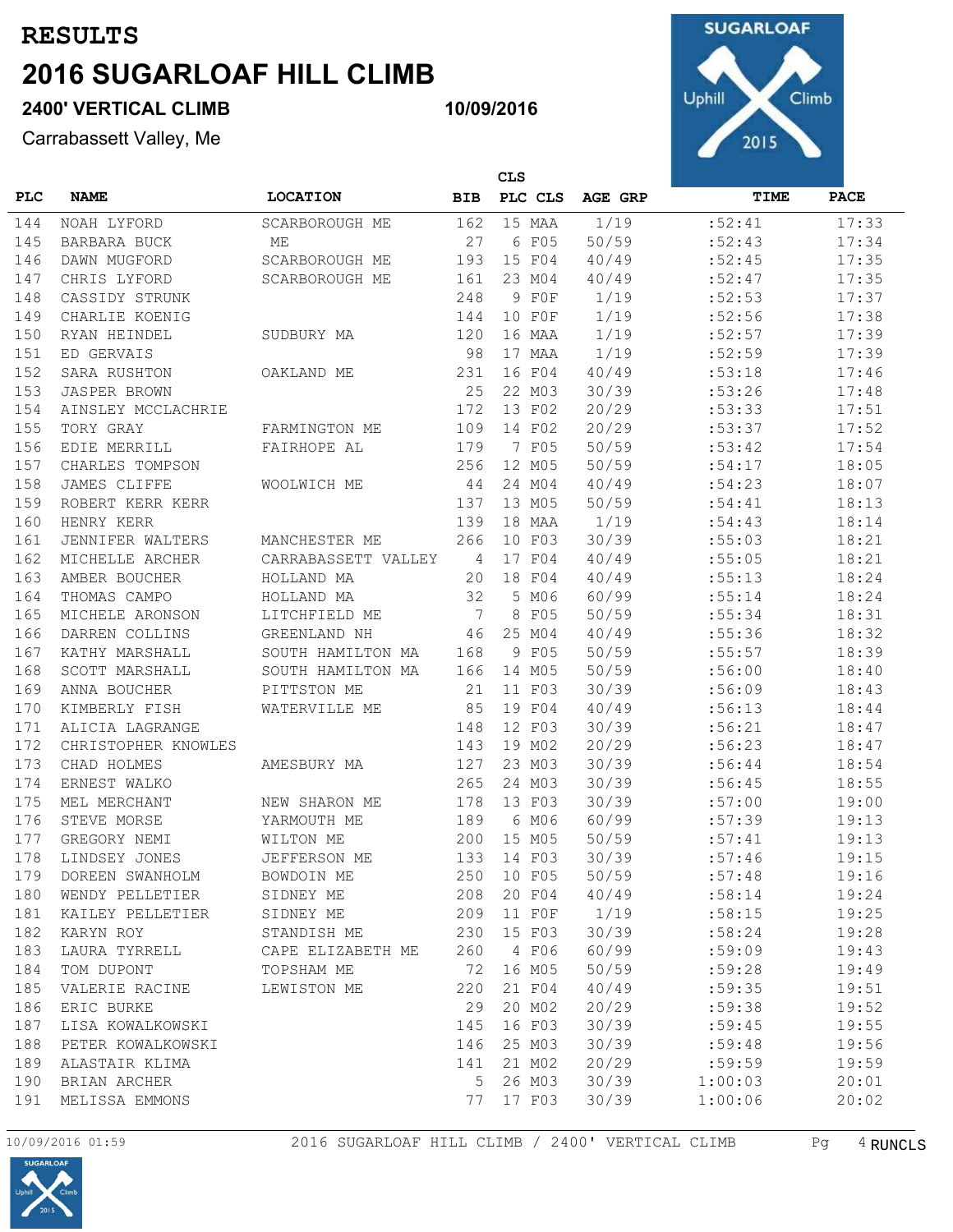# **2400' VERTICAL CLIMB**

Carrabassett Valley, Me



|            | <b>CLS</b>          |                 |            |         |         |         |             |
|------------|---------------------|-----------------|------------|---------|---------|---------|-------------|
| <b>PLC</b> | <b>NAME</b>         | <b>LOCATION</b> | <b>BIB</b> | PLC CLS | AGE GRP | TIME    | <b>PACE</b> |
| 192        | SONJA ANDERSON      |                 | 3          | 15 F02  | 20/29   | 1:00:24 | 20:08       |
| 193        | TIMOTHY CAMERON     |                 | 31         | 22 M02  | 20/29   | 1:00:31 | 20:10       |
| 194        | RACHEL CLEGG        |                 | 43         | 16 F02  | 20/29   | 1:00:35 | 20:11       |
| 195        | LORI HYLAND         | READFIELD ME    | 130        | 11 F05  | 50/59   | 1:00:38 | 20:12       |
| 196        | BRIAN FENTON        |                 | 82         | 27 M03  | 30/39   | 1:01:07 | 20:22       |
| 197        | <b>JASON NEAL</b>   |                 | 199        | 26 MO4  | 40/49   | 1:01:09 | 20:23       |
| 198        | KERRY WELCH         | READFIELD ME    | 268        | 22 F04  | 40/49   | 1:01:11 | 20:23       |
| 199        | WILLIAM QUINTANA    |                 | 219        | 17 M05  | 50/59   | 1:01:19 | 20:26       |
| 200        | LAURA DEMPSEY       | FREEMAN TWP ME  | 62         | 23 F04  | 40/49   | 1:01:40 | 20:33       |
| 201        | DAVID SPRAKER       | FREEMAN TWP ME  | 245        | 27 M04  | 40/49   | 1:01:42 | 20:34       |
| 202        | HEATHER VASSALLO    |                 | 262        | 18 F03  | 30/39   | 1:01:50 | 20:36       |
| 203        | MIA SMITH           |                 | 242        | 17 F02  | 20/29   | 1:02:02 | 20:40       |
| 204        | ANIKA HANSEN        |                 | 115        | 19 F03  | 30/39   | 1:02:54 | 20:58       |
| 205        | ANNA CROWELL        |                 | 55         | 12 FOF  | 1/19    | 1:02:55 | 20:58       |
| 206        | RYAN LOVELL         |                 | 156        | 28 M04  | 40/49   | 1:03:32 | 21:10       |
| 207        | TRUDY ELWELL        |                 | 75         | 12 F05  | 50/59   | 1:03:34 | 21:11       |
| 208        | AMY KERR            | BATH ME         | 138        | 13 F05  | 50/59   | 1:04:35 | 21:31       |
| 209        | PAUL RELLE          | HOPKINTON MA    | 224        | 18 M05  | 50/59   | 1:06:13 | 22:04       |
| 210        | KATE GERVAIS        |                 | 99         | 13 FOF  | 1/19    | 1:06:29 | 22:09       |
| 211        | PERRY CAHILL        |                 | 30         | 19 M05  | 50/59   | 1:06:30 | 22:10       |
| 212        | DARCY HEINDEL       |                 | 119        | 24 F04  | 40/49   | 1:06:39 | 22:13       |
| 213        | NATALIE HEINDEL     |                 | 121        | 14 FOF  | 1/19    | 1:06:39 | 22:13       |
| 214        | HEIDI HEINDEL       |                 | 122        | 14 FOF  | 1/19    | 1:06:39 | 22:13       |
| 215        | MICHELLE DELISLE    | AUGUSTA ME      | 59         | 20 F03  | 30/39   | 1:07:13 | 22:24       |
| 216        | DONNA MUTO          |                 | 194        | 5 F06   | 60/99   | 1:08:09 | 22:43       |
| 217        | MARY LONDON         | TOPSHAM ME      | 155        | 14 F05  | 50/59   | 1:08:11 | 22:43       |
| 218        | ELLIOTT CARLISLE    |                 | 34         | 16 FOF  | 1/19    | 1:13:31 | 24:30       |
| 219        | TRACY RELLE         | HOPKINTON MA    | 223        | 25 F04  | 40/49   | 1:13:45 | 24:35       |
| 220        | JEFF CARLISLE       | FALMOUTH ME     | 33         | 20 M05  | 50/59   | 1:14:20 | 24:46       |
| 221        | ANDREW MARCACCIO    | MANSFIELD MA    | 164        | 23 M02  | 20/29   | 1:14:29 | 24:49       |
| 222        | BRETT CHAMBERS      |                 | 38         | 29 M04  | 40/49   | 1:14:34 | 24:51       |
| 223        | HOLLY OLIVER        |                 | 203        | 18 F02  | 20/29   | 1:14:35 | 24:51       |
| 224        | STAVROULA           |                 | 177        | 19 F02  | 20/29   | 1:14:38 | 24:52       |
|            | MENOUDARAKOS        |                 |            |         |         |         |             |
| 225        | SUSAN FRANCOEUR     |                 | 86         | 21 M05  | 50/59   | 1:17:02 | 25:40       |
| 226        | CELENA GERVAIS      |                 | 97         | 15 F05  | 50/59   | 1:17:02 | 25:40       |
| 227        | ASHLEY GARDNER      |                 | 91         | 20 F02  | 20/29   | 1:17:09 | 25:43       |
| 228        | KATHERINE MARCACCIO | MANSFIELD MA    | 163        | 21 F02  | 20/29   | 1:17:10 | 25:43       |
| 229        | JIM CHAMOFF         |                 | 39         | 7 MO6   | 60/99   | 1:18:00 | 26:00       |
| 230        | EMMA SHUMAN         | WINTHROP ME     | 277        | 21 FOF  | 30/39   | 1:18:12 | 26:04       |
| 231        | STEVE SHUMAN        | WINTHROP ME     | 240        | 28 M03  | 30/39   | 1:18:14 | 26:04       |
| 232        | JAY THORNTON        | ATTLEBORO MA    | 255        | 24 M02  | 20/29   | 1:18:49 | 26:16       |
| 233        | MELISSA GLIFORT     | FARMINGTON ME   | 106        | 22 F02  | 20/29   | 1:20:03 | 26:41       |
| 234        | JOAN DOLAN          |                 | 64         | 16 F05  | 50/59   | 1:21:02 | 27:00       |
| 235        | ANN MARIE EATON     |                 | 74         | 16 F05  | 50/59   | 1:21:02 | 27:00       |
| 236        | JASON DE CAMPOS     |                 | 57         | 25 M02  | 20/29   | 1:21:07 | 27:02       |
| 237        | SUSAN HATCH         |                 | 117        | 18 F05  | 50/59   | 1:25:26 | 28:28       |
| 238        | DONNA GREENLAW      |                 | 111        | 19 F05  | 50/59   | 1:25:32 | 28:30       |
|            |                     |                 |            |         |         |         |             |

**10/09/2016**

10/09/2016 01:59 2016 SUGARLOAF HILL CLIMB / 2400' VERTICAL CLIMB Pg 5 RUNCLS

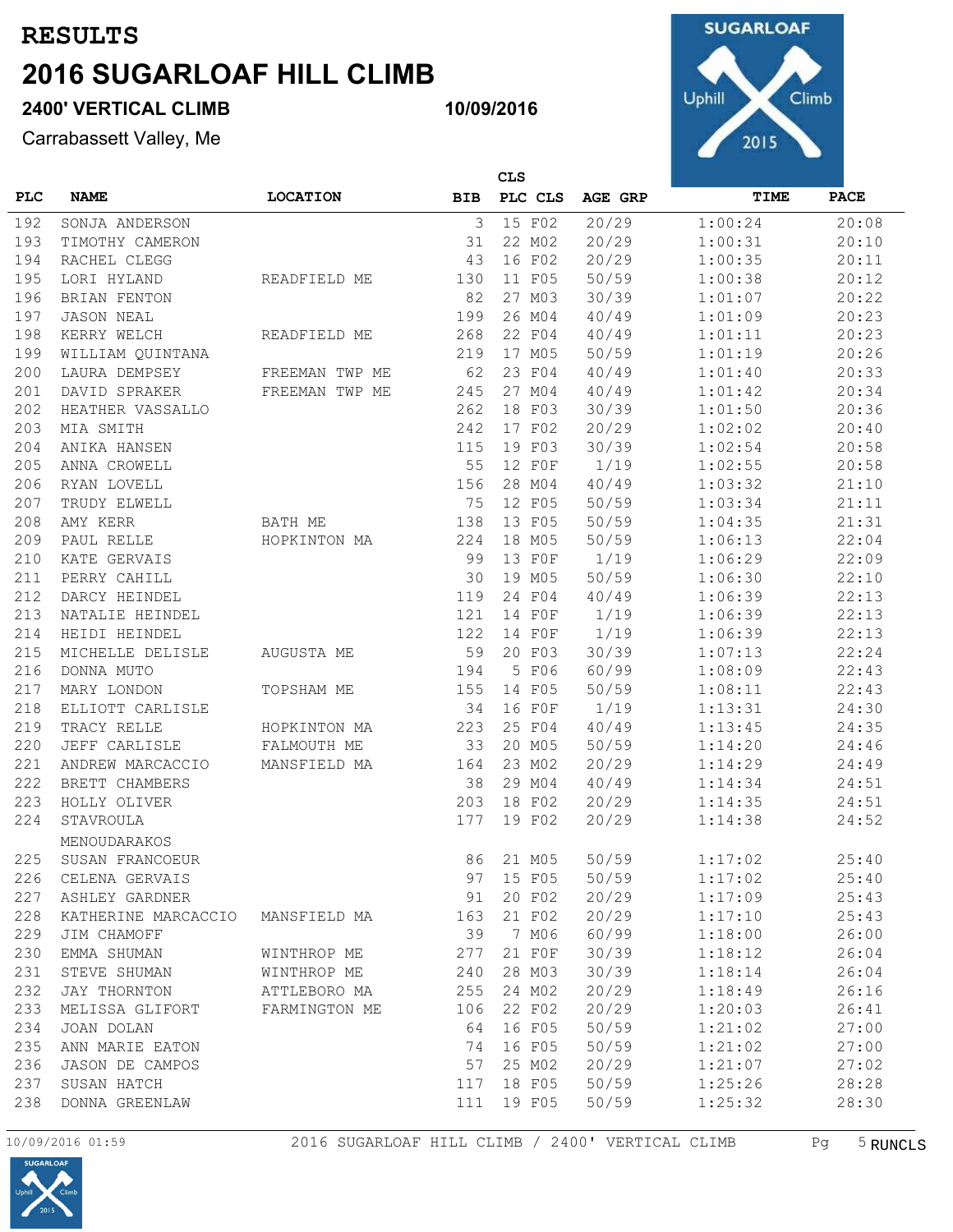### **2400' VERTICAL CLIMB**

Carrabassett Valley, Me



|      |                  |                 |            | <b>CLS</b> |         |         |             |
|------|------------------|-----------------|------------|------------|---------|---------|-------------|
| PLC. | <b>NAME</b>      | <b>LOCATION</b> | <b>BIB</b> | PLC CLS    | AGE GRP | TIME    | <b>PACE</b> |
| 239  | KRISTEN SEAMAN   |                 | 236        | 22 F03     | 30/39   | 1:33:08 | 31:02       |
| 240  | LIZ CONANT       |                 | 47         | 26 F04     | 40/49   | 1:37:07 | 32:22       |
| 241  | MELISSA SPENCER  | WILTON ME       | 243        | 27 F04     | 40/49   | 1:38:17 | 32:45       |
| 242  | LEANNE SCHREITER |                 | 234        | 23 F03     | 30/39   | 1:40:45 | 33:35       |
| 243  | LAURA YONTZ      |                 | 274        | 6 F06      | 60/99   | 1:42:47 | 34:15       |
| 244  | AMANDA THOMPSON  | NORRIDGEWOCK ME | 254        | 24 F03     | 30/39   | 1:49:23 | 36:27       |
|      | 244 COMPETITORS  |                 |            |            |         |         |             |

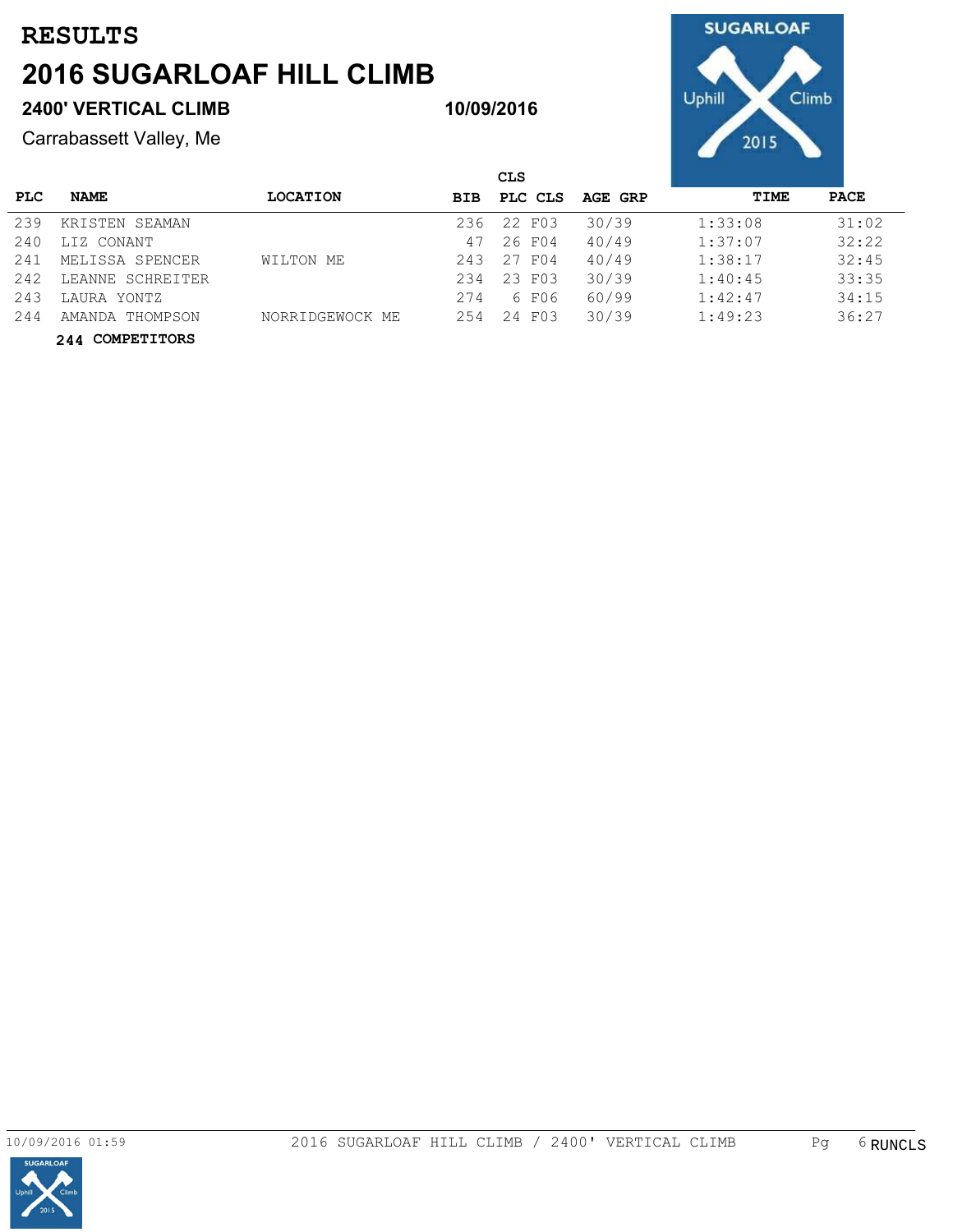2400' VERTICAL CLIMB

**OFFICIAL RESULTS**



Carrabassett Valley, Me

OA

10/09/2016 AGE/LOCATION/TEAM TIME

| PLC          |     | BIB PLC CLS | NAME                 | AGE/LOCATION/TEAM     | TIME    | BEHIND              | PACE  |
|--------------|-----|-------------|----------------------|-----------------------|---------|---------------------|-------|
|              |     |             | <b>OVERALL WOMEN</b> |                       |         |                     |       |
| $\mathbf{1}$ | 2   | 15 OF       | AMBER, OLIVIA        | 21                    | :34:55  | $\colon$ $\colon$ 0 | 11:15 |
|              |     |             | <b>OVERALL MEN</b>   |                       |         |                     |       |
| 1            | 17  | 1 OM        | BLAKE, ERIC          | 37 W HARTFORD CT      | :25:21  | $: \quad : \quad 0$ | 8:10  |
|              |     |             | WOMEN UNDER 20       |                       |         |                     |       |
| 1            | 258 | 51 F0F      | TUPPER, SKYLAR       | 18                    | :41:35  | $: \quad : \quad 0$ | 13:51 |
| 2            | 226 | 56 F0F      | REYNOLDS, DANA       | 14 WAYNE ME           | :42:27  | $\colon$ $:52$      | 14:09 |
| 3            | 195 | 58 F0F      | NAIMIE, LILLIAN      | 19                    | :42:38  | : 1:03              | 14:12 |
| 4            | 150 | 63 FOF      | LAZZARONI, JULIA     | 18                    | :42:51  | : 1:16              | 14:17 |
| 5            | 170 | 65 F0F      | MARTIN, LENA         | 18                    | :43:02  | : 1:27              | 14:20 |
| 6            | 169 | 66 F0F      | MARTELL, ANNIKA      | 18                    | :43:07  | : 1:32              | 14:22 |
| 7            | 270 | 70 F0F      | WELCH, LILY          | 15 READFIELD ME       | :43:37  | : 2:02              | 14:32 |
| 8            | 271 | 86 F0F      | WELCH, CAROLINE      | 14 READFIELD ME       | :45:43  | : 4:08              | 15:14 |
| 9            | 248 | 148 F0F     | STRUNK, CASSIDY      | 12                    | :52:53  | :11:18              | 17:37 |
| 10           | 144 | 149 F0F     | KOENIG, CHARLIE      | 11                    | :52:56  | :11:21              | 17:38 |
| 11           | 209 | 181 F0F     | PELLETIER, KAILEY    | 14 SIDNEY ME          | :58:15  | :16:40              | 19:25 |
| 12           | 55  | 205 F0F     | CROWELL, ANNA        | 15                    | 1:02:55 | :21:20              | 20:58 |
| 13           | 99  | 210 F0F     | GERVAIS, KATE        | 12                    | 1:06:29 | : 24:54             | 22:09 |
| 14           | 121 | 212 FOF     | HEINDEL, NATALIE     | 14                    | 1:06:39 | : 25:04             | 22:13 |
| 14           | 122 | 212 F0F     | HEINDEL, HEIDI       | 13                    | 1:06:39 | : 25:04             | 22:13 |
| 16           | 34  | 218 F0F     | CARLISLE, ELLIOTT    | 14                    | 1:13:31 | :31:56              | 24:30 |
|              |     |             | MEN UNDER 20         |                       |         |                     |       |
| $\mathbf{1}$ | 84  | 2 MAA       | FIELDS, ZANE         | 19                    | : 28:58 | $: \quad : \quad 0$ | 9:39  |
| 2            | 253 | 9 MAA       | THEYERL, BEN         | 19                    | :33:16  | : 4:18              | 11:05 |
| $\mathbf{3}$ | 114 | 11 MAA      | HALL, CARTER         | 19                    | :33:51  | : 4:53              | 11:17 |
| 4            | 173 | 13 MAA      | MCKEE, ROBBIE        | 15 WAYNE ME           | :34:02  | : 5:04              | 11:20 |
| 5            | 65  | 17 MAA      | DOLAN, CONNOR        | 16                    | :35:17  | : 6:19              | 11:45 |
| 6            | 110 | 18 MAA      | GREENBERG, CHARLES   | 18                    | :35:23  | : 6:25              | 11:47 |
| 7            | 185 | 22 MAA      | MIREA, AUGUSTIN      | 19 KINGSTON ON        | :36:01  | : 7:03              | 12:00 |
| 8            | 45  | 23 MAA      | COBB, CHARLIE        | 18                    | :36:07  | : 7:09              | 12:02 |
| 9            | 218 | 33 MAA      | PUNDERSON, CALVIN    | 12 CARRABASSETT VALLE | :38:33  | : 9:35              | 12:51 |
| 10           | 96  | 36 MAA      | GERENCER, ALEX       | 16 N. YARMOUTH ME     | :39:22  | :10:24              | 13:07 |
| 11           | 94  | 54 MAA      | GEISSINGER, ABRAHM   | 10 JAY ME             | :42:17  | :13:19              | 14:05 |
| 12           | 229 | 82 MAA      | ROWE, GEORGE         | 16 CHESTNUT HILL MA   | :45:28  | :16:30              | 15:09 |
| 13           | 6   | 113 MAA     | ARCHER, DAWSON       | 10 CARRABASSETT VALLE | :48:41  | :19:43              | 16:13 |
| 14           | 54  | 117 MAA     | CROWELL, WILL        | 10                    | :49:37  | : 20:39             | 16:32 |
| 15           | 162 | 144 MAA     | LYFORD, NOAH         | 11 SCARBOROUGH ME     | :52:41  | : 23:43             | 17:33 |
| 16           | 120 | 150 MAA     | HEINDEL, RYAN        | 16 SUDBURY MA         | :52:57  | : 23:59             | 17:39 |
| 17           | 98  | 151 MAA     | GERVAIS, ED          | 12                    | :52:59  | : 24:01             | 17:39 |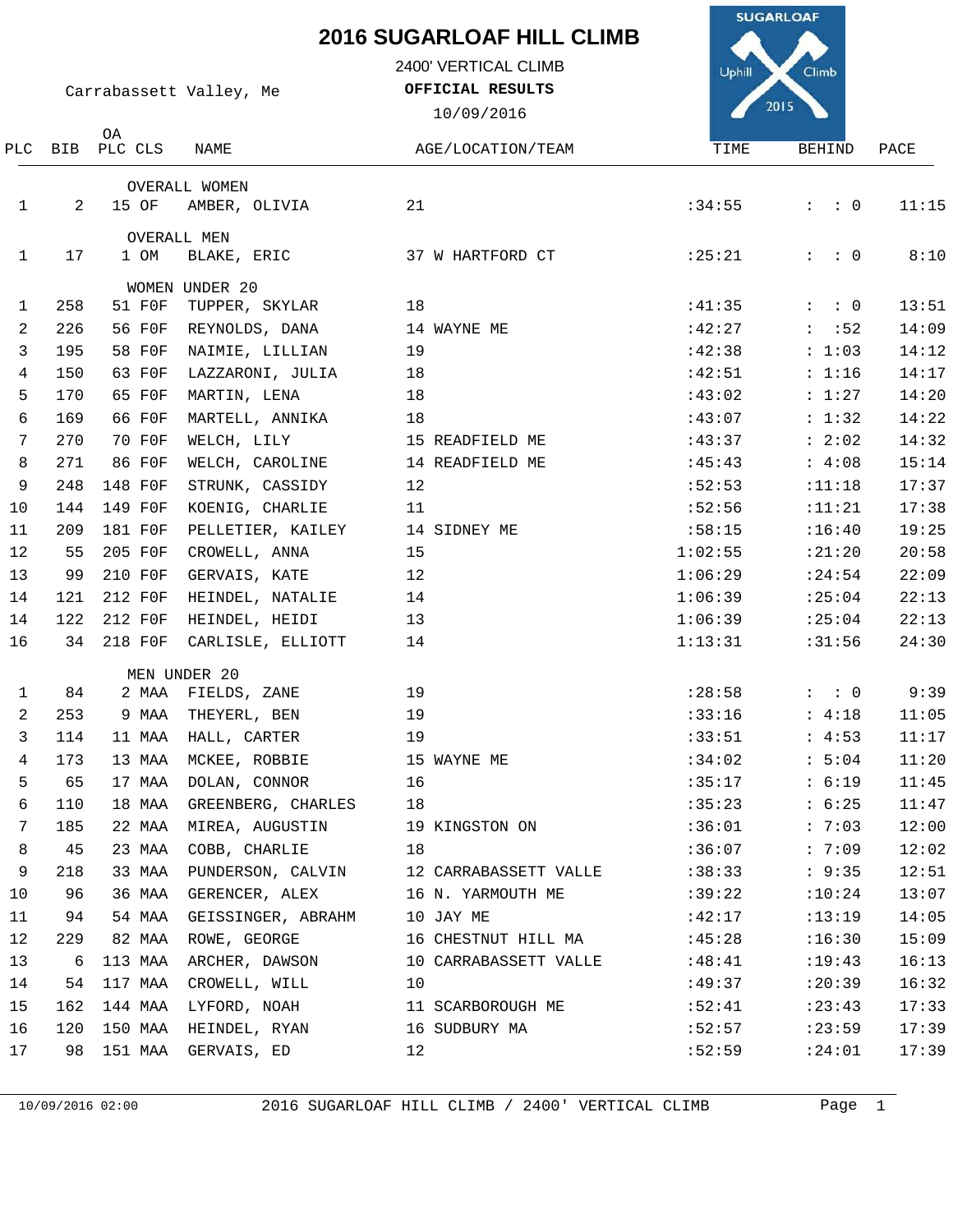2400' VERTICAL CLIMB

**OFFICIAL RESULTS**

**SUGARLOAF** Climb Uphill

|                 |                         |               |                            | 10/09/2016         |         | 2015                |       |
|-----------------|-------------------------|---------------|----------------------------|--------------------|---------|---------------------|-------|
|                 | PLC BIB                 | OA<br>PLC CLS | NAME                       | AGE/LOCATION/TEAM  | TIME    | BEHIND              | PACE  |
|                 |                         |               | MEN UNDER 20               |                    |         |                     |       |
| 18              | 139                     |               | 160 MAA KERR, HENRY        | 11                 | :54:43  | : 25:45             | 18:14 |
|                 |                         |               | FEMALE 20-29               |                    |         |                     |       |
| $\mathbf{1}$    | 16                      | 24 F02        | BIANCO, AMY                | 21                 | :36:26  | $: \quad : \quad 0$ | 12:08 |
| 2               | 118                     | 42 F02        | HAWKINSON, VIVIAN          | 20                 | :40:16  | : 3:50              | 13:25 |
| 3               | 40                      | 68 F02        | CHENAIL, KATHERINE         | 21                 | :43:20  | : 6:54              | 14:26 |
| $\overline{4}$  | 206                     | 71 F02        | PARK, SUJIN                | 22                 | :43:57  | : 7:31              | 14:39 |
| 5               | 213                     | 76 F02        | PLANTE, JUDY               | 24                 | :44:20  | : 7:54              | 14:46 |
| 6               | 273                     | 77 F02        | YODER, MEG                 | 20                 | :44:26  | : 8:00              | 14:48 |
| $7\phantom{.0}$ | 87                      | 81 F02        | FRANKEL, AMANDA            | 21                 | :45:14  | : 8:48              | 15:04 |
| 8               | 26                      | 90 F02        | BRUCE, AMY                 | 20                 | :45:58  | : 9:32              | 15:19 |
| 9               | 275                     | 94 F02        | BEST, CJ                   | 26 OTTAWA CAN      | :46:15  | : 9:49              | 15:25 |
| 10              | 221                     | 101 F02       | RAMSEY, ANNA               | 20                 | :47:24  | :10:58              | 15:48 |
| 11              | 279                     | 114 F02       | MARSHALL, HANNAH           | 22 HUNTINGTON VT   | :49:13  | :12:47              | 16:24 |
| 12              | 132                     | 129 F02       | JOHNSON, CASSANDRA         | 28                 | :50:49  | :14:23              | 16:56 |
| 13              | 172                     | 154 F02       | MCCLACHRIE, AINSLEY        | 25                 | :53:33  | :17:07              | 17:51 |
| 14              | 109                     | 155 F02       | GRAY, TORY                 | 27 FARMINGTON ME   | :53:37  | :17:11              | 17:52 |
| 15              | $\overline{\mathbf{3}}$ | 192 F02       | ANDERSON, SONJA            | 24                 | 1:00:24 | : 23:58             | 20:08 |
| 16              | 43                      | 194 F02       | CLEGG, RACHEL              | 23                 | 1:00:35 | :24:09              | 20:11 |
| 17              | 242                     | 203 F02       | SMITH, MIA                 | 22                 | 1:02:02 | :25:36              | 20:40 |
| 18              | 203                     | 223 F02       | OLIVER, HOLLY              | 24                 | 1:14:35 | :38:09              | 24:51 |
| 19              | 177                     | 224 F02       | MENOUDARAKOS, STAVROULA 24 |                    | 1:14:38 | :38:12              | 24:52 |
| 20              | 91                      | 227 F02       | GARDNER, ASHLEY            | 21                 | 1:17:09 | :40:43              | 25:43 |
| 21              | 163                     | 228 F02       | MARCACCIO, KATHERINE       | 26 MANSFIELD MA    | 1:17:10 | :40:44              | 25:43 |
| 22              | 106                     | 233 F02       | GLIFORT, MELISSA           | 26 FARMINGTON ME   | 1:20:03 | :43:37              | 26:41 |
|                 |                         |               | MALE 20-29                 |                    |         |                     |       |
| $\mathbf{1}$    | 152                     |               | 3 M02 LIPHART, IAN         | 20                 | :31:22  | $\colon$ $\colon$ 0 | 10:27 |
| $\mathbf{2}$    | 51                      |               | 5 M02 CRIMP, JAMES         | 25                 |         | $:32:05$ : :43      | 10:41 |
| 3               | 116                     | 7 MO2         | HARRISON, SCOTT            | 21                 | :32:30  | : 1:08              | 10:50 |
| 4               | 58                      | 10 MO2        | DEANGELIS, TYLER           | 23                 | :33:41  | : 2:19              | 11:13 |
| 5               | 113                     | 12 MO2        | HALL, JACKSON              | 21                 | :34:00  | : 2:38              | 11:20 |
| 6               | 102                     | 16 MO2        | GILBANE, SETH              | 23                 | :35:07  | : 3:45              | 11:42 |
| 7               | 244                     | 19 MO2        | SPENCER, EVAN              | 23                 | :35:25  | : 4:03              | 11:48 |
| 8               | 171                     | 21 MO2        | MATHES, SAMUEL             | 28 NEW PORTLAND ME | :35:57  | : 4:35              | 11:59 |
| 9               | 263                     | 29 MO2        | VOIGT, GEORGE              | 22                 | :37:08  | : 5:46              | 12:22 |
| 10              | 107                     | 30 MO2        | GORR, ELLIOT               | 20 NEW PORTLAND ME | :37:20  | : 5:58              | 12:26 |
| 11              | 73                      | 55 MO2        | EATON, SCOTT               | 24 KENNEBUNK ME    | :42:20  | :10:58              | 14:06 |
| 12              | 249                     | 80 MO2        | SULLIVAN, ADAM             | 29 PORTLAND ME     | :45:10  | : 13:48             | 15:03 |
| 13              | 272                     | 91 M02        | WULFF, ALEX                | 23                 | :45:59  | : 14:37             | 15:19 |
| 14              | 66                      | 97 MO2        | DOYON, ALEXANDRE           | 21                 | :46:53  | :15:31              | 15:37 |

Carrabassett Valley, Me

10/09/2016 02:00 2016 SUGARLOAF HILL CLIMB / 2400' VERTICAL CLIMB Page 2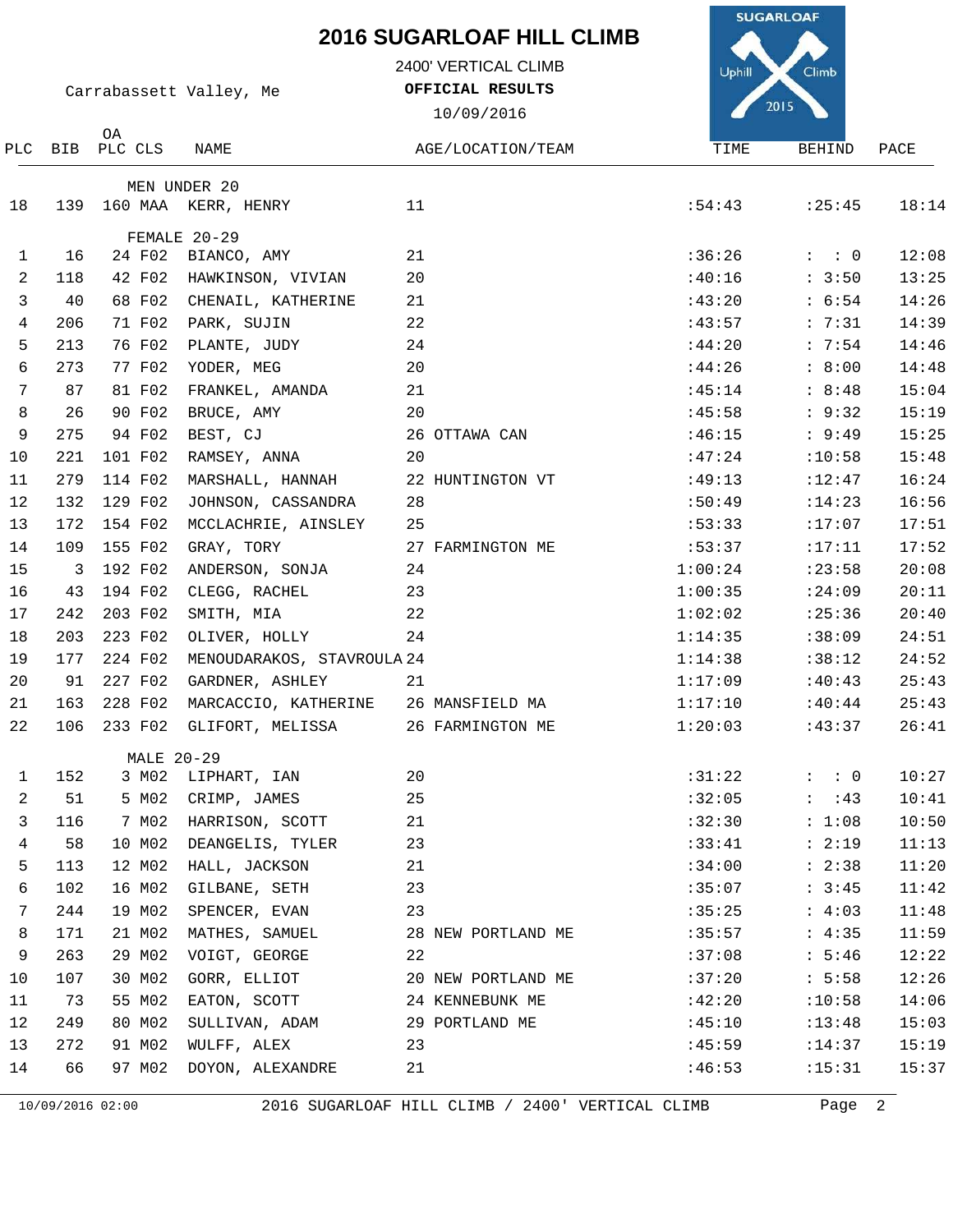2400' VERTICAL CLIMB

**OFFICIAL RESULTS**

**SUGARLOAF** Uphill Climb

|                |     |                  | Carrabassett Valley, Me            | OFFICIAL RESULTS                                 |         | 2015                |       |
|----------------|-----|------------------|------------------------------------|--------------------------------------------------|---------|---------------------|-------|
|                |     | 0A               |                                    | 10/09/2016                                       |         |                     |       |
|                |     | PLC BIB PLC CLS  | NAME                               | AGE/LOCATION/TEAM                                | TIME    | BEHIND              | PACE  |
|                |     |                  | <b>MALE 20-29</b>                  |                                                  |         |                     |       |
| 15             | 63  | 103 MO2          | DESCHENEAUX, DAKOTA<br>DESCHENEAUX | 22                                               | :47:47  | :16:25              | 15:55 |
| 16             | 251 | 122 MO2          | SWETT, THEODORE                    | 28                                               | :50:17  | :18:55              | 16:45 |
| 17             | 188 | 126 MO2          | MORAN, ALEX                        | 28                                               | :50:35  | :19:13              | 16:51 |
| 18             | 67  | 128 M02          | DOYON, MAXIME                      | 25                                               | :50:45  | :19:23              | 16:55 |
| 19             | 143 | 172 MO2          | KNOWLES, CHRISTOPHER               | 29                                               | :56:23  | : 25:01             | 18:47 |
| 20             | 29  | 186 M02          | BURKE, ERIC                        | 29                                               | :59:38  | : 28:16             | 19:52 |
| 21             | 141 | 189 MO2          | KLIMA, ALASTAIR                    | 29                                               | :59:59  | : 28:37             | 19:59 |
| 22             | 31  | 193 M02          | CAMERON, TIMOTHY                   | 25                                               | 1:00:31 | :29:09              | 20:10 |
| 23             | 164 | 221 M02          | MARCACCIO, ANDREW                  | 23 MANSFIELD MA                                  | 1:14:29 | :43:07              | 24:49 |
| 24             | 255 | 232 MO2          | THORNTON, JAY                      | 26 ATTLEBORO MA                                  | 1:18:49 | :47:27              | 26:16 |
| 25             | 57  | 236 MO2          | DE CAMPOS, JASON                   | 29                                               | 1:21:07 | :49:45              | 27:02 |
|                |     |                  | FEMALE 30-39                       |                                                  |         |                     |       |
| $\mathbf{1}$   | 78  | 52 F03           | EMOND, MARIE-CHRISTINE 30          |                                                  | :41:45  | $: \quad : \quad 0$ | 13:55 |
| 2              | 12  | 72 F03           | BATEMAN, APRIL                     | 33 FALMOUTH ME                                   | :44:00  | : 2:15              | 14:40 |
| 3              | 201 | 75 F03           | NOBILSKI, LAURIE RAY               | 33                                               | :44:19  | : 2:34              | 14:46 |
| $\overline{4}$ | 175 | 87 F03           | MCMORROW, AMANDA                   | 34                                               | :45:53  | : 4:08              | 15:17 |
| 5              | 108 | 107 F03          | GPUPEE, KATE                       | 36                                               | :48:14  | : 6:29              | 16:04 |
| 6              | 112 | 108 F03          | HALL, HILARY                       | 35                                               | :48:17  | : 6:32              | 16:05 |
| 7              | 246 | 116 F03          | STEVENS, KRIZ                      | 39                                               | :49:24  | : 7:39              | 16:28 |
| 8              | 14  | 119 F03          | BERGMARK, LISA                     | 39 BANGOR ME                                     | :49:41  | : 7:56              | 16:33 |
| 9              | 186 | 137 F03          | MONAHAN, SHANNON                   | 36 STRONG ME                                     | :52:12  | :10:27              | 17:24 |
| 10             | 266 | 161 F03          | WALTERS, JENNIFER                  | 35 MANCHESTER ME                                 | :55:03  | :13:18              | 18:21 |
| 11             | 21  | 169 F03          | BOUCHER, ANNA                      | 33 PITTSTON ME                                   | :56:09  | : 14:24             | 18:43 |
| 12             | 148 | 171 F03          | LAGRANGE, ALICIA                   | 31                                               | :56:21  | :14:36              | 18:47 |
| 13             | 178 | 175 F03          | MERCHANT, MEL                      | 35 NEW SHARON ME                                 | :57:00  | :15:15              | 19:00 |
| 14             |     | 133 178 F03      | JONES, LINDSEY                     | 30 JEFFERSON ME                                  | :57:46  | :16:01              | 19:15 |
| 15             | 230 | 182 F03          | ROY, KARYN                         | 37 STANDISH ME                                   | :58:24  | :16:39              | 19:28 |
| 16             | 145 | 187 F03          | KOWALKOWSKI, LISA                  | 36                                               | :59:45  | :18:00              | 19:55 |
| 17             | 77  | 191 F03          | EMMONS, MELISSA                    | 37                                               | 1:00:06 | :18:21              | 20:02 |
| 18             | 262 | 202 F03          | VASSALLO, HEATHER                  | 30                                               | 1:01:50 | :20:05              | 20:36 |
| 19             | 115 | 204 F03          | HANSEN, ANIKA                      | 35                                               | 1:02:54 | :21:09              | 20:58 |
| 20             | 59  | 215 F03          | DELISLE, MICHELLE                  | 38 AUGUSTA ME                                    | 1:07:13 | :25:28              | 22:24 |
| 21             | 277 | 230 F03          | SHUMAN, EMMA                       | 11 WINTHROP ME                                   | 1:18:12 | :36:27              | 26:04 |
| 22             | 236 | 239 F03          | SEAMAN, KRISTEN                    | 39                                               | 1:33:08 | :51:23              | 31:02 |
| 23             | 234 | 242 F03          | SCHREITER, LEANNE                  | 33                                               | 1:40:45 | :59:00              | 33:35 |
| 24             | 254 | 244 F03          | THOMPSON, AMANDA                   | 33 NORRIDGEWOCK ME                               | 1:49:23 | 1:07:38             | 36:27 |
|                |     |                  | <b>MALE 30-39</b>                  |                                                  |         |                     |       |
| $\mathbf{1}$   | 197 |                  | 4 M03 NALE, CRAIG                  | 33 SOUTH PORTLAND ME                             | :31:35  | $: \quad : \quad 0$ | 10:31 |
|                |     | 10/09/2016 02:00 |                                    | 2016 SUGARLOAF HILL CLIMB / 2400' VERTICAL CLIMB |         | Page 3              |       |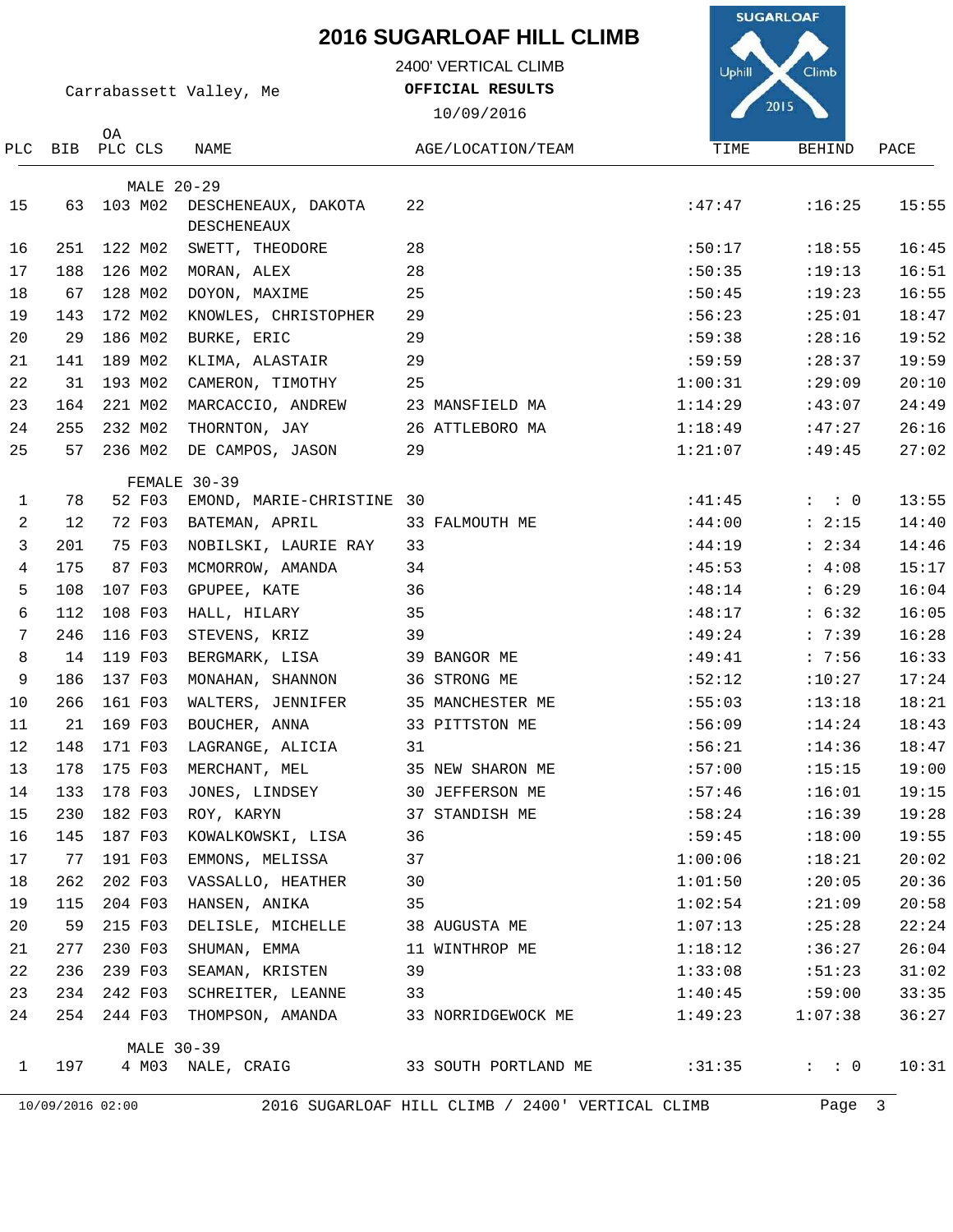2400' VERTICAL CLIMB

**OFFICIAL RESULTS**

**SUGARLOAF** Uphill

|     |     |               |                    | 10/09/2016            |         | 2013                |       |
|-----|-----|---------------|--------------------|-----------------------|---------|---------------------|-------|
| PLC | BIB | ОA<br>PLC CLS | NAME               | AGE/LOCATION/TEAM     | TIME    | BEHIND              | PACE  |
|     |     |               | <b>MALE 30-39</b>  |                       |         |                     |       |
| 2   | 105 | 8 M03         | GLASER, PETER      | 36 PORTLAND ME        | :32:40  | : 1:05              | 10:53 |
| 3   | 153 | 25 MO3        | LITTON, CHRISTIAN  | 38                    | :36:35  | : 5:00              | 12:11 |
| 4   | 207 | 26 M03        | PEDNEAULT, ALEX    | 31                    | :37:01  | : 5:26              | 12:20 |
| 5   | 13  | 27 M03        | BENNETT, CHRIS     | 32                    | :37:02  | : 5:27              | 12:20 |
| 6   | 184 | 32 M03        | MIREA, ALIN        | 36 KINGSTON ON        | :37:48  | : 6:13              | 12:36 |
| 7   | 147 | 37 M03        | KUNAS, FRITZ       | 39                    | :40:01  | : 8:26              | 13:20 |
| 8   | 134 | 39 M03        | KARAHALIOS, NICK   | 31 KENNEBUNK ME       | :40:07  | : 8:32              | 13:22 |
| 9   | 252 | 44 M03        | TAYLOR, BRIAN      | 30 KINGFIELD ME       | :40:59  | : 9:24              | 13:39 |
| 10  | 202 | 45 M03        | NORRIS, HEMAN      | 31                    | :41:03  | : 9:28              | 13:41 |
| 11  | 211 | 47 MO3        | PETERSON, CLINT    | 30                    | :41:07  | : 9:32              | 13:42 |
| 12  | 15  | 59 M03        | BERGMARK, GEOFFREY | 37                    | :42:46  | : 11: 11            | 14:15 |
| 13  | 192 | 69 M03        | MOYER, DUSTIN      | 33                    | :43:25  | :11:50              | 14:28 |
| 14  | 259 | 79 M03        | TYMOCZKO, NICK     | 30                    | :45:01  | :13:26              | 15:00 |
| 15  | 131 | 93 M03        | JACKSON, GORD      | 31 OTTAWA ON          | :46:14  | :14:39              | 15:24 |
| 16  | 210 | 99 M03        | PETERSEN, TRISTAN  | 35                    | :47:10  | :15:35              | 15:43 |
| 17  | 174 | 106 M03       | MCMORROW, KYLE     | 33                    | :48:06  | :16:31              | 16:02 |
| 18  | 83  | 130 M03       | FERNALD, JOEL      | 37 SOUTH CHINA ME     | :50:58  | :19:23              | 16:59 |
| 19  | 18  | 132 M03       | BOSSE, SCOTT       | 37                    | :51:21  | :19:46              | 17:07 |
| 20  | 187 | 138 M03       | MONAHAN, SAM       | 37 STRONG ME          | :52:14  | :20:39              | 17:24 |
| 21  | 28  | 141 M03       | BURKE, JEFF        | 32                    | :52:32  | :20:57              | 17:30 |
| 22  | 25  | 153 M03       | BROWN, JASPER      | 31                    | :53:26  | : 21:51             | 17:48 |
| 23  | 127 | 173 M03       | HOLMES, CHAD       | 36 AMESBURY MA        | :56:44  | :25:09              | 18:54 |
| 24  | 265 | 174 M03       | WALKO, ERNEST      | 32                    | :56:45  | :25:10              | 18:55 |
| 25  | 146 | 188 M03       | KOWALKOWSKI, PETER | 36                    | :59:48  | : 28:13             | 19:56 |
| 26  | 5   | 190 MO3       | ARCHER, BRIAN      | 39                    | 1:00:03 | : 28:28             | 20:01 |
| 27  | 82  | 196 M03       | FENTON, BRIAN      | 33                    | 1:01:07 | : 29:32             | 20:22 |
| 28  | 240 | 231 M03       | SHUMAN, STEVE      | 39 WINTHROP ME        | 1:18:14 | :46:39              | 26:04 |
|     |     |               | FEMALE 40-49       |                       |         |                     |       |
| 1   | 215 | 31 F04        | POULIN, TINA-MARIE | 44 #603 SOU           | :37:28  | $: \quad : \quad 0$ | 12:29 |
| 2   | 217 | 50 F04        | PUNDERSON, KATE    | 45 CARRABASSETT VALLE | :41:31  | : 4:03              | 13:50 |
| 3   | 247 | 61 F04        | STRINGER, TERESA   | 40 SCARBOROUGH ME     | :42:48  | : 5:20              | 14:16 |
| 4   | 190 | 73 F04        | MOSES, LORI        | 46                    | :44:06  | : 6:38              | 14:42 |
| 5   | 22  | 85 F04        | BOWN, AMY          | 40 NORTH ANSON ME     | :45:41  | : 8:13              | 15:13 |
| 6   | 149 | 92 F04        | LANCASTER, BECKA   | 40                    | :46:08  | : 8:40              | 15:22 |
| 7   | 123 | 100 F04       | HERMANN, SANDY     | 47 NEWBURY MA         | :47:22  | : 9:54              | 15:47 |
| 8   | 37  | 104 F04       | CARR, JEN          | 45 YARMOUTH ME        | :47:54  | :10:26              | 15:58 |
| 9   | 53  | 110 F04       | CROWELL, BETSY     | 49 DENNIS MA          | :48:34  | :11:06              | 16:11 |
| 10  | 103 | 111 F04       | GILDEA, JODI       | 46                    | :48:36  | :11:08              | 16:12 |
| 11  | 198 | 112 F04       | NEAL, KATHLEEN     | 41                    | :48:37  | :11:09              | 16:12 |

10/09/2016 02:00 2016 SUGARLOAF HILL CLIMB / 2400' VERTICAL CLIMB Page 4



Carrabassett Valley, Me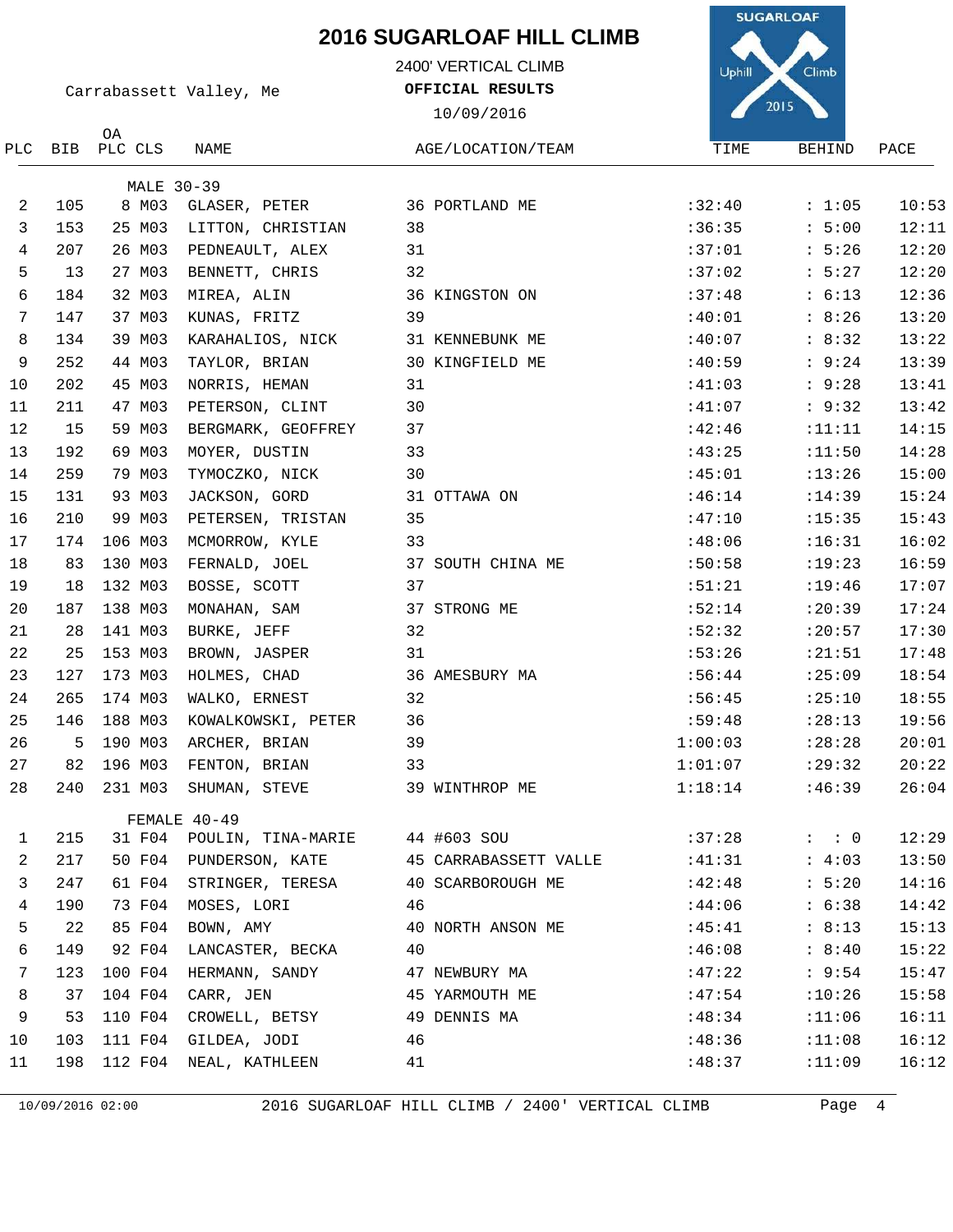2400' VERTICAL CLIMB

**OFFICIAL RESULTS**

10/09/2016

**SUGARLOAF** Uphill Climb  $2015$ AGE/LOCATION/TEAM TIME BEHIND PACE

Carrabassett Valley, Me

PLC BIB PLC CLS OA

| NAME |  |  |  |
|------|--|--|--|

|                 |                |            | FEMALE $40-49$                      |                       |         |                     |       |
|-----------------|----------------|------------|-------------------------------------|-----------------------|---------|---------------------|-------|
| 12              | 278            |            | 123 F04 FRICKER, ANGELE             | 46                    | :50:26  | :12:58              | 16:48 |
| 13              | 232            |            | 133 F04 SALFI, JESSICA              | 46 HAMPDEN ME         | :51:39  | : 14:11             | 17:13 |
| 14              | 76             | 135 F04    | EMERSON, RACHAEL                    | 43 HAMPDEN ME         | :51:55  | :14:27              | 17:18 |
| 15              | 193            | 146 F04    | MUGFORD, DAWN                       | 46 SCARBOROUGH ME     | :52:45  | :15:17              | 17:35 |
| 16              | 231            | 152 F04    | RUSHTON, SARA                       | 42 OAKLAND ME         | :53:18  | :15:50              | 17:46 |
| 17              | 4              | 162 F04    | ARCHER, MICHELLE                    | 41 CARRABASSETT VALLE | :55:05  | :17:37              | 18:21 |
| 18              | 20             | 163 F04    | BOUCHER, AMBER                      | 48 HOLLAND MA         | :55:13  | :17:45              | 18:24 |
| 19              | 85             | 170 F04    | FISH, KIMBERLY                      | 48 WATERVILLE ME      | :56:13  | :18:45              | 18:44 |
| 20              | 208            | 180 F04    | PELLETIER, WENDY                    | 43 SIDNEY ME          | :58:14  | :20:46              | 19:24 |
| 21              | 220            | 185 F04    | RACINE, VALERIE                     | 48 LEWISTON ME        | :59:35  | :22:07              | 19:51 |
| 22              | 268            | 198 F04    | WELCH, KERRY                        | 47 READFIELD ME       | 1:01:11 | : 23:43             | 20:23 |
| 23              | 62             | 200 F04    | DEMPSEY, LAURA                      | 47 FREEMAN TWP ME     | 1:01:40 | :24:12              | 20:33 |
| 24              | 119            | 212 F04    | HEINDEL, DARCY                      | 44                    | 1:06:39 | :29:11              | 22:13 |
| 25              | 223            | 219 F04    | RELLE, TRACY                        | 49 HOPKINTON MA       | 1:13:45 | :36:17              | 24:35 |
| 26              | 47             | 240 F04    | CONANT, LIZ                         | 41                    | 1:37:07 | :59:39              | 32:22 |
| 27              | 243            |            | 241 F04 SPENCER, MELISSA            | 45 WILTON ME          | 1:38:17 | 1:00:49             | 32:45 |
|                 |                | MALE 40-49 |                                     |                       |         |                     |       |
| $\mathbf{1}$    | 70             |            | 20 M04 DUFFY, CHRISTOPHER           | 44 MARBLEHEAD MA      | :35:56  | $\colon$ $\colon$ 0 | 11:58 |
| $\overline{a}$  | 142            | 27 MO4     | KNIESER, JEFF                       | 43                    | :37:02  | : 1:06              | 12:20 |
| $\mathbf{3}$    | 125            | 35 M04     | HILT, JEFF                          | 45 UNION ME           | :38:55  | : 2:59              | 12:58 |
| $\overline{4}$  | 8              | 40 MO4     | BARLOW, JOSHUA                      | 40                    | :40:11  | : 4:15              | 13:23 |
| 5               | 228            | 43 MO4     | ROWE, WILLIAM                       | 46 CHESTNUT HILL MA   | :40:49  | : 4:53              | 13:36 |
| 6               | 36             | 48 M04     | CARR, JEFF                          | 45 YARMOUTH ME        | :41:19  | : 5:23              | 13:46 |
| $7\phantom{.0}$ | 181            | 49 MO4     | MICHAUD, ERIC                       | 41 BANGOR ME          | :41:24  | : 5:28              | 13:48 |
| 8               | $\overline{1}$ | 53 M04     | ABBOTT, BRIAN                       | 42                    | :41:58  | : 6:02              | 13:59 |
| 9               | 269            | 60 MO4     | WELCH, PATRICK                      | 49 READFIELD ME       | :42:47  | : 6:51              | 14:15 |
| 10              | 93             | 64 MO4     | GEISSINGER, BEN                     | 41 JAY ME             | :42:57  | : 7:01              | 14:19 |
| 11              | 23             | 74 MO4     | BOWN, MATTHEW                       | 43 NORTH ANSON ME     | :44:10  | : 8:14              | 14:43 |
| 12              | 216            | 78 M04     | PUDLO, AARON                        | 45                    | :44:56  | : 9:00              | 14:58 |
| 13              | 135            |            | 84 M04 KEEZER, BRIAN 42 WINTHROP ME |                       | :45:38  | : 9:42              | 15:12 |
| 14              | 60             | 96 MO4     | DELISLE, JEFFREY                    | 46 AUGUSTA ME         | :46:50  | :10:54              | 15:36 |
| 15              | 191            | 98 MO4     | MOSHER, CHRISTOPHER                 | 45                    | :47:04  | :11:08              | 15:41 |
| 16              | 241            | 105 MO4    | SMITH, TOM                          | 42                    | :48:01  | :12:05              | 16:00 |
| 17              | 225            | 115 M04    | REYNOLDS, JOSH                      | 44                    | :49:23  | :13:27              | 16:27 |
| 18              | 89             |            | 120 M04 FROST, RUFUS                | 46 CAPE ELIZABETH ME  | :49:59  | :14:03              | 16:39 |
| 19              | 280            | 125 MO4    | BERTUCCI, JAMES                     | 41                    | :50:34  | :14:38              | 16:51 |
| 20              | 233            | 134 MO4    | SALFI, KENT                         | 45 HAMPDEN ME         | :51:40  | : 15:44             | 17:13 |
| 21              | 165            |            | 136 M04 MARIBITO, JASON             | 43 SCARBOROUGH ME     | :52:11  | :16:15              | 17:23 |
| 22              |                |            | 126 142 M04 HOLLAND, PATRICK        | 48 BRUNSWICK ME       | :52:35  | :16:39              | 17:31 |

10/09/2016 02:00 2016 SUGARLOAF HILL CLIMB / 2400' VERTICAL CLIMB Page 5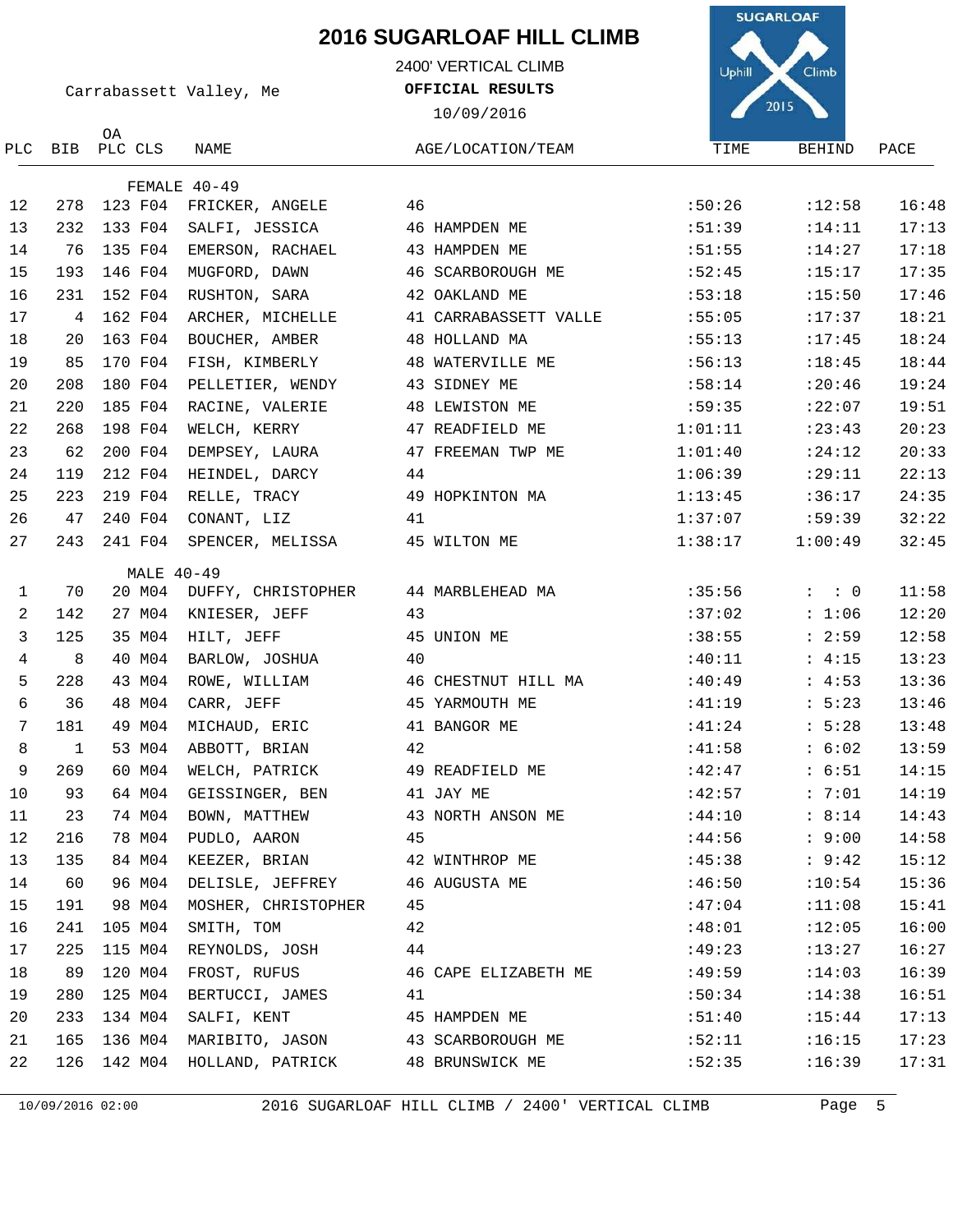2400' VERTICAL CLIMB

**OFFICIAL RESULTS**



Carrabassett Valley, Me

| $  \frac{1}{2}$ $\frac{1}{2}$ |  |  |
|-------------------------------|--|--|
|                               |  |  |
|                               |  |  |
|                               |  |  |

| PLC          | BIB | ОA<br>PLC CLS | NAME               | AGE/LOCATION/TEAM    | TIME    | BEHIND              | PACE  |
|--------------|-----|---------------|--------------------|----------------------|---------|---------------------|-------|
|              |     | MALE 40-49    |                    |                      |         |                     |       |
| 23           | 161 | 147 M04       | LYFORD, CHRIS      | 48 SCARBOROUGH ME    | :52:47  | :16:51              | 17:35 |
| 24           | 44  | 158 MO4       | CLIFFE, JAMES      | 44 WOOLWICH ME       | :54:23  | :18:27              | 18:07 |
| 25           | 46  | 166 MO4       | COLLINS, DARREN    | 47 GREENLAND NH      | :55:36  | :19:40              | 18:32 |
| 26           | 199 | 197 M04       | NEAL, JASON        | 46                   | 1:01:09 | : 25:13             | 20:23 |
| 27           | 245 | 201 M04       | SPRAKER, DAVID     | 48 FREEMAN TWP ME    | 1:01:42 | : 25:46             | 20:34 |
| 28           | 156 | 206 M04       | LOVELL, RYAN       | 41                   | 1:03:32 | : 27:36             | 21:10 |
| 29           | 38  | 222 MO4       | CHAMBERS, BRETT    | 40                   | 1:14:34 | :38:38              | 24:51 |
|              |     |               | FEMALE 50-59       |                      |         |                     |       |
| $\mathbf{1}$ | 238 | 83 F05        | SEVEY-DUGAS, KARLA | 50                   | :45:31  | $: \quad : \quad 0$ | 15:10 |
| 2            | 160 | 95 F05        | LUCY, MARIANNE     | 55                   | :46:32  | : 1:01              | 15:30 |
| 3            | 88  | 121 F05       | FRANKEL, DONNA     | 52                   | :50:00  | : 4:29              | 16:40 |
| 4            | 100 | 131 F05       | GIBBS, ANNETTE     | 51 JACKMAN ME        | :51:00  | : 5:29              | 17:00 |
| 5            | 183 | 140 F05       | MICKALIDE, TINKER  | 57 LITCHFIELD ME     | :52:27  | : 6:56              | 17:29 |
| 6            | 27  | 145 F05       | BUCK, BARBARA      | 57                   | :52:43  | : 7:12              | 17:34 |
| 7            | 179 | 156 F05       | MERRILL, EDIE      | 55 FAIRHOPE AL       | :53:42  | : 8:11              | 17:54 |
| 8            | 7   | 165 F05       | ARONSON, MICHELE   | 56 LITCHFIELD ME     | :55:34  | :10:03              | 18:31 |
| 9            | 168 | 167 F05       | MARSHALL, KATHY    | 50 SOUTH HAMILTON MA | :55:57  | :10:26              | 18:39 |
| 10           | 250 | 179 F05       | SWANHOLM, DOREEN   | 57 BOWDOIN ME        | :57:48  | :12:17              | 19:16 |
| 11           | 130 | 195 F05       | HYLAND, LORI       | 51 READFIELD ME      | 1:00:38 | :15:07              | 20:12 |
| 12           | 75  | 207 F05       | ELWELL, TRUDY      | 50                   | 1:03:34 | :18:03              | 21:11 |
| 13           | 138 | 208 F05       | KERR, AMY          | 50 BATH ME           | 1:04:35 | :19:04              | 21:31 |
| 14           | 155 | 217 F05       | LONDON, MARY       | 58 TOPSHAM ME        | 1:08:11 | :22:40              | 22:43 |
| 15           | 97  | 225 F05       | GERVAIS, CELENA    | 51                   | 1:17:02 | :31:31              | 25:40 |
| 16           | 64  | 234 F05       | DOLAN, JOAN        | 55                   | 1:21:02 | :35:31              | 27:00 |
| 16           | 74  | 234 F05       | EATON, ANN MARIE   | 55                   | 1:21:02 | :35:31              | 27:00 |
| 18           | 117 | 237 F05       | HATCH, SUSAN       | 54                   | 1:25:26 | :39:55              | 28:28 |
| 19           | 111 | 238 F05       | GREENLAW, DONNA    | 55                   | 1:25:32 | :40:01              | 28:30 |
|              |     |               | <b>MALE 50-59</b>  |                      |         |                     |       |
| 1            | 264 | 6 M05         | WALKER, JEFF       | 50 FALMOUTH ME       | :32:10  | $:$ : 0             | 10:43 |
| 2            | 124 | 14 M05        | HEWSON, HALSEY     | 50                   | :34:22  | : 2:12              | 11:27 |
| 3            | 159 | 34 M05        | LUCY, NAT          | 58                   | :38:35  | : 6:25              | 12:51 |
| 4            | 42  | 41 M05        | CLARK, BRUCE       | 58 HOULTON ME        | :40:12  | : 8:02              | 13:24 |
| 5            | 95  | 57 M05        | GERENCER, TIM      | 55                   | :42:35  | :10:25              | 14:11 |
| 6            | 196 | 61 M05        | NAIMIE, CHRIS      | 53 WILMOT NH         | :42:48  | :10:38              | 14:16 |
| 7            | 52  | 67 M05        | CROCKETT, SCOTT    | 57 RAYMOND ME        | :43:11  | :11:01              | 14:23 |
| 8            | 157 | 89 M05        | LOWENSTEIN, MARK   | 52                   | :45:57  | : 13:47             | 15:19 |
| 9            | 56  | 118 M05       | CROWELL, BRAD      | 52                   | :49:39  | :17:29              | 16:33 |
| 10           | 9   | 139 M05       | BARROWS, TOM       | 52 WINTHROP ME       | :52:19  | :20:09              | 17:26 |
| 11           | 227 | 143 M05       | ROBERGE, BRIAN     | 50                   | :52:39  | :20:29              | 17:33 |

10/09/2016 02:00 2016 SUGARLOAF HILL CLIMB / 2400' VERTICAL CLIMB Page 6